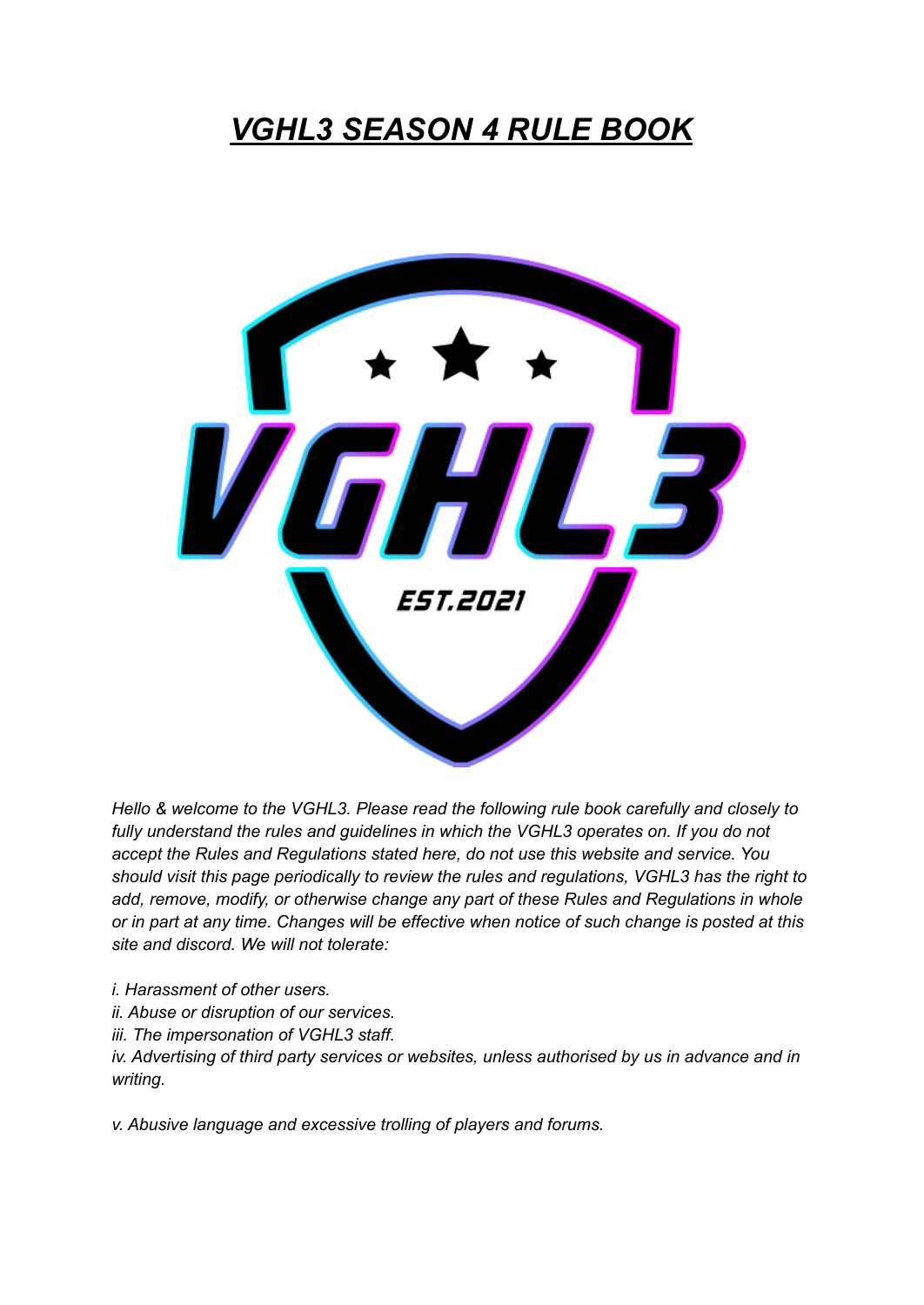*VGHL3 Staff reserves the right to remove any individual they deem has intentions to disrupt or damage the integrity of the league. The severity of punishment will be decided on a case by case basis. VGHL3 staff reserves the right to fine, suspend, blacklist, or ban users at any time if they are found violating any of these terms.*

*VGHL3 users must register, have access to, and operate their own account for all league activities. Account sharing is not permitted. VGHL3 staff reserves the right to request verification from any user at any time if an account is suspected of suspicious activity. Players may be suspended indefinitely by the VGHL3 until this is complete. Failure to cooperate could result in removal from the league. Verification will be handled on a case by case basis, and all terms will be stated by the VGHL3. VGHL3 staff reserves the right to fine, suspend, blacklist, or ban users at any time if they are found violating any of these terms.*

*The VGHL3 Staff requires all users of our discord server to verify themselves and abide by the 'Discord Rules and Guidelines' at all times. This information is located directly in our server and may be modified at any time. The punishment for failure to abide by these rules can result in suspension or permanent removal of discord privileges, suspension of play, blacklisting and/or removal (ban) from the league.*

#### *VGHL3 Office Hours are 4:00 PM - 8:00pm EST on Tuesday, Friday, Saturday.*

#### *The office is closed on Sunday, Monday, & Wednesday. VGHL3 will not do any transactions on off days excluding inactive cases.*

## *TABLE OF CONTENTS*

- *Section 1 Gameplay and Registration*
- *Section 2 Code of Conduct All Members*
- *Section 3 Player Specific*
- *Section 4 Owner, Captain, Player Management*
- *Section 5 Contract Resigns*
- *Section 6 Salary Cap*
- *Section 7 Injured Reserve*
- *Section 8 Emergency Call ups*
- *Section 9 Draft Procedures*
- *Section 10 Blacklist*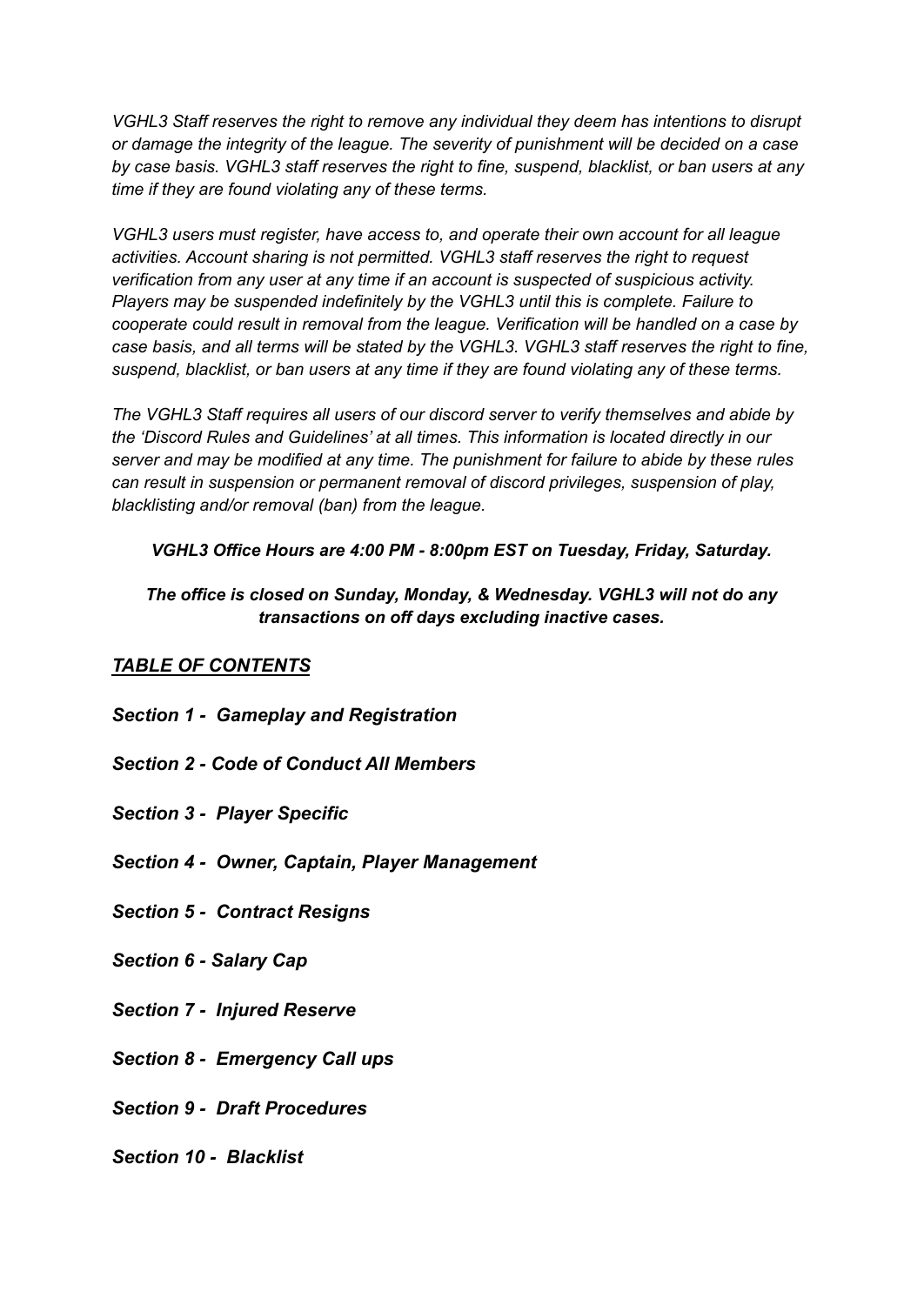*Section 11 - Transaction Schedule/All Transactions*

*Section 12 - Free Agency & Call ups, Drops, Contracts*

*Section 13 - Playoff Rules and Format*

*Section 14 - All Star Game Format*

*Section 15 - NHL Owner Selection Process*

# *Section 1 – VGHL3 Gameplay & Registration*

# *Registration*

- *- New players to VGHL3 must register for the site and create a gamer profile. Once you have done this you will select YES on the NHL 3s League section of your GAMER PROFILE, you will then press save and you will be registered for the upcoming season of the VGHL3.*
- *- Existing players will go to their GAMER PROFILE and select YES on NHL 3s League.*

## *1.0 Game Play Procedures (Game start, Disconnects, freezes, loops)*

*1.1.1 - Regular season and playoff games must be played 4 vs. 4. It is up to Team Management to make sure they have a full line-up at game time.*

*1.1.2 - If a player quits on his/her team during a game, the player will be eligible for suspension at the discretion of the VGHL3. Players caught quitting VGHL3 games to join games in a different league will face harsh suspensions and possible blacklisting.*

*1.1.3 - VGHL3 game times are listed below (Eastern Standard Time - EST). Teams may have up to 9 scheduled games in a week. Season 4 will consist of a 54 game regular season.*

- *I. Game days : Tuesday / Friday / Saturday*
- *II. Game times : 8:50 , 9:25 , 10:00 pm EST.*
- *III. Teams in Season 4 of the VGHL3 will consist of regular NHL teams and jerseys.*
- *IV. The VGHL3 for season 4 will start with 2 conferences and 4 divisions.*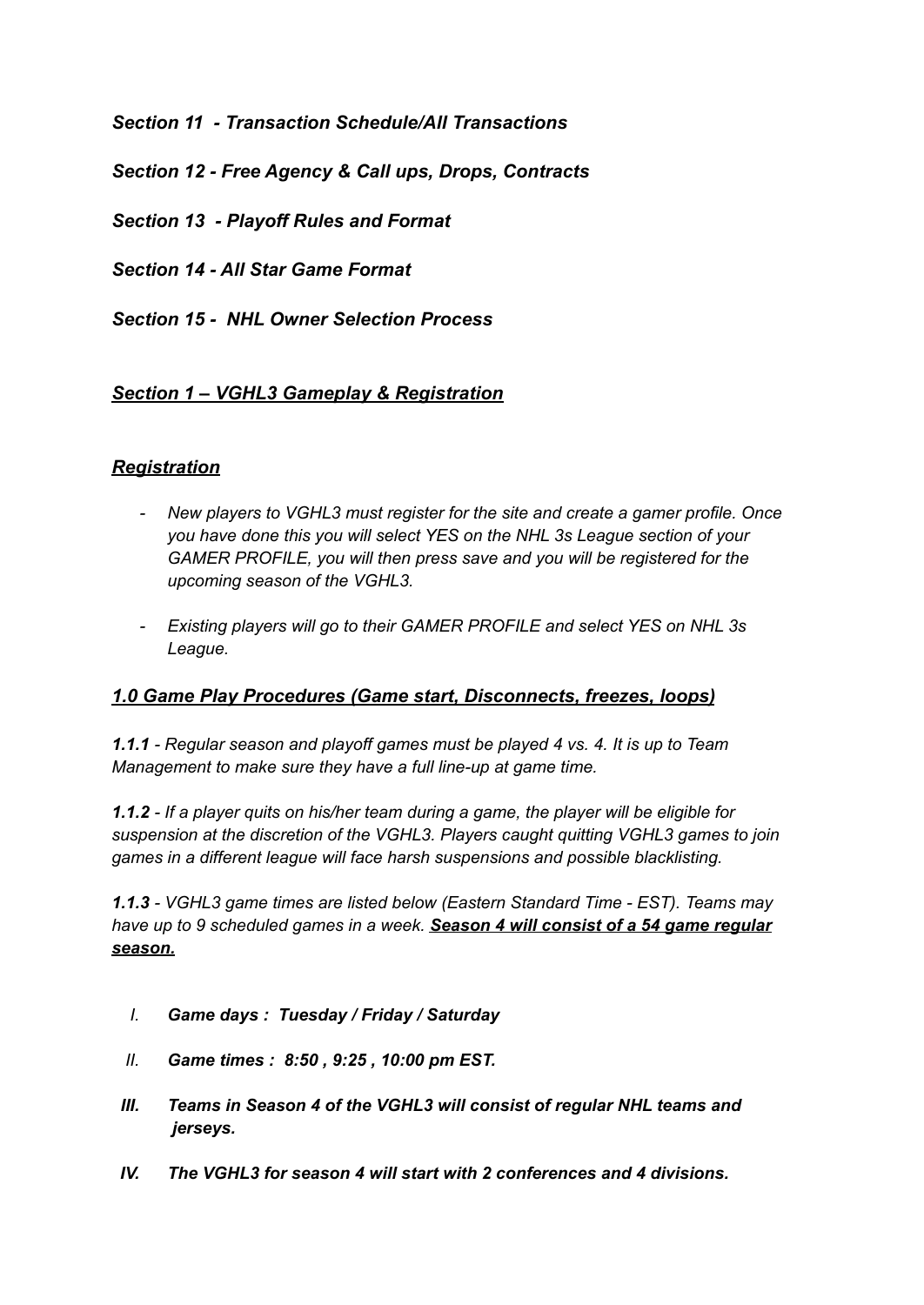#### *V. Western Conference and Eastern Conference.*

*1.1.4 - If you do not have a full roster at game time you may be issued a penalty by the waiting team at the 5 minute mark of the grace period. Team must inform the team that is late they must take the penalty. Teams will still be given the regular 10 minute window to start the game before a forfeit can be called. If a team is unable to play the forfeit will be issued. NHL search window ends at :00:59:, :35:59:, :10:59. To claim a forfeit for failure to search within 10 minutes, a team must provide a pair of time stamped PSN screenshots showing a game search occurring within the open window and at the end of the window. Pictures are not required if the losing team claims a forfeit loss on the website using the Manager Control Panel or if an owner says his team forfeits in the official VGHL3 Discord servers Forfeit Channel that will be made for season 3. A screenshot of this will still need to be provided in the report a forfeit section on the site.*

*1.1.5 - Teams discussing the possibility of FF must do so following the VGHL3 game night* rules. If a game is to be forfeited, it is to be posted in the appropriate area and no game shall *be played that evening. If these rules are ignored, and a game is played, the game is official and no other decision can be made.*

1.1.6 - If any team uses an illegal roster, the result will be a 1-0 regulation forfeit win for the *opponent.*

#### *1.1.7 - The VGHL3 league office operates on Tuesday, Friday, & Saturday between 4-8pm Est.*

*1.1.8 - Teams must use the pin number generated by the website to search for a game using a club challenge. If the game code triggers EA censorship simply remove one of the digits causing the issue and communicate with your opponents management on the new code. Same applies if the VGHL website is down, please communicate with your opponent and come to an agreement on the code and resume with the game being played.*

*1.1.9 - The home team on the site selects home, and the away team selects away. The home team inputs the server selection of their choosing. The away team must select 'ANY' for server selection. If the away team refuses to follow these settings, and it is preventing the game from starting, they may be reported to the VGHL3 resulting in a forfeit loss. The VGHL3 requires time-stamped PSN screenshots showing correct settings and the match up screen.*

*1.1.10 - Only servers located in North America are eligible to be selected by the home team. During regular season play the home team will select a server with the away team selecting any.*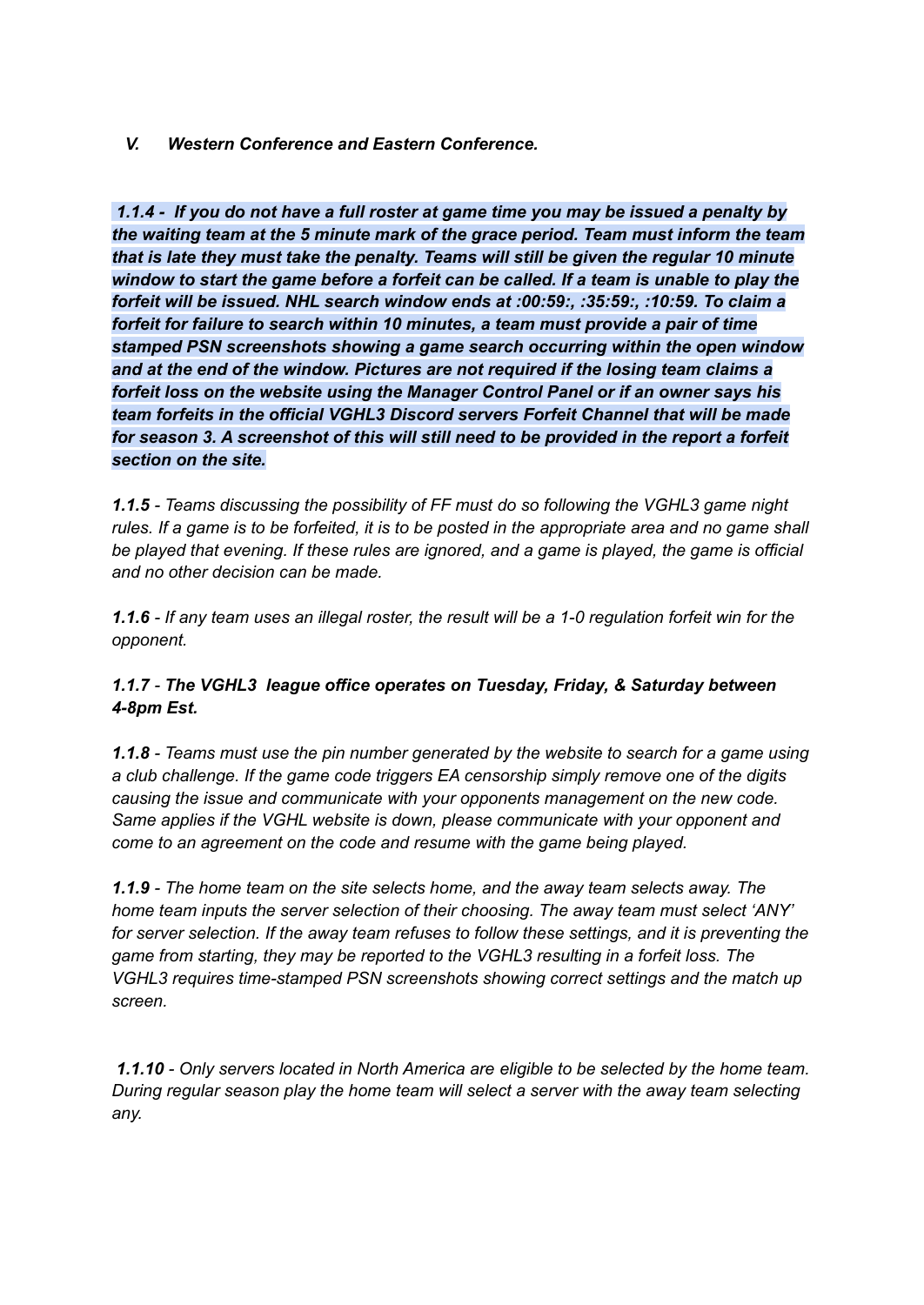*1.1.11 - Playoff servers will be put on ANY by both teams. If a team backs out after matching due to not getting the server they want they will be issued a FF loss. No backing out is permitted due to poor connection.*

*1.1.12 - If a team has an issue with a game which has already started and requires staff assistance for a potential forfeit win, the team must stop playing the game and send their evidence to their league commissioner for review. Staff will not reverse the results of any game if teams continue to play the game out unless invalid rosters were used. If a team stops a game that has started because they feel that the other team has broken a rule, staff will review their evidence and decide which team shall receive the ff win. Partial games will not be restarted or rescheduled once they have been stopped for staff review.*

*1.1.13 - Any game that is not completed on the originally scheduled night, due to EA/PSN* issues, and is not settled via forfeit, will be rescheduled to a new time, and starting at a 0-0 *game. Stats, lineups, etc. will not be carried forward.*

*1.1.14 - A VGHL3 game officially begins with puck drop of the opening faceoff. At this time lineups are locked in and all applicable rules including disconnects, ECU's etc must be followed.*

*1.1.15 - All VGHL3 league teams must follow the following jersey colour scheme: Home Team = Dark Colours Away Team = Light Colours Games cannot be stopped, ended or restarted if Jersey Colours have been incorrectly applied and the game has already begun.*

#### *1.1.16 - Teams who agree to play past the 10 min grace period time without league approval, will receive no league assistance if it starts to affect regular scheduled game times.*

# *1.2 Disconnects (DC)*

1.2.1 - If any player disconnects before the 2 minute mark of the start of the game or of the *restarted game, the game is to be paused at the earliest whistle and is to be restarted. All play up to the whistle, including any cpu stats will still carry over into the restarted game.* There will be no penalty shot for this DC restart, and it will not count toward a player's limit of *2 disconnects.*

1.2.2 - If a single skater disconnects after the 2 minute mark of the first period, or of the *restarted game, the game must be played until the next period. During the intermission the teams must take stats and restart. Upon restarting, play CAN NOT RESUME until the disconnected player takes a DC penalty and awards the opposing team a penalty shot. The 1st period becomes the first period to be made up.*

1.2.3 - If the goalie or two players from the same team have disconnected, the game is to be *paused at the next available whistle. Each team is responsible for recording their stats and* the time of the restart, then the game is to be restarted. All play up to the whistle will still be *counted. If a goalie has disconnected then the team may choose who is to take the DC penalty. If players on both teams are disconnected then the penalties are voided and no*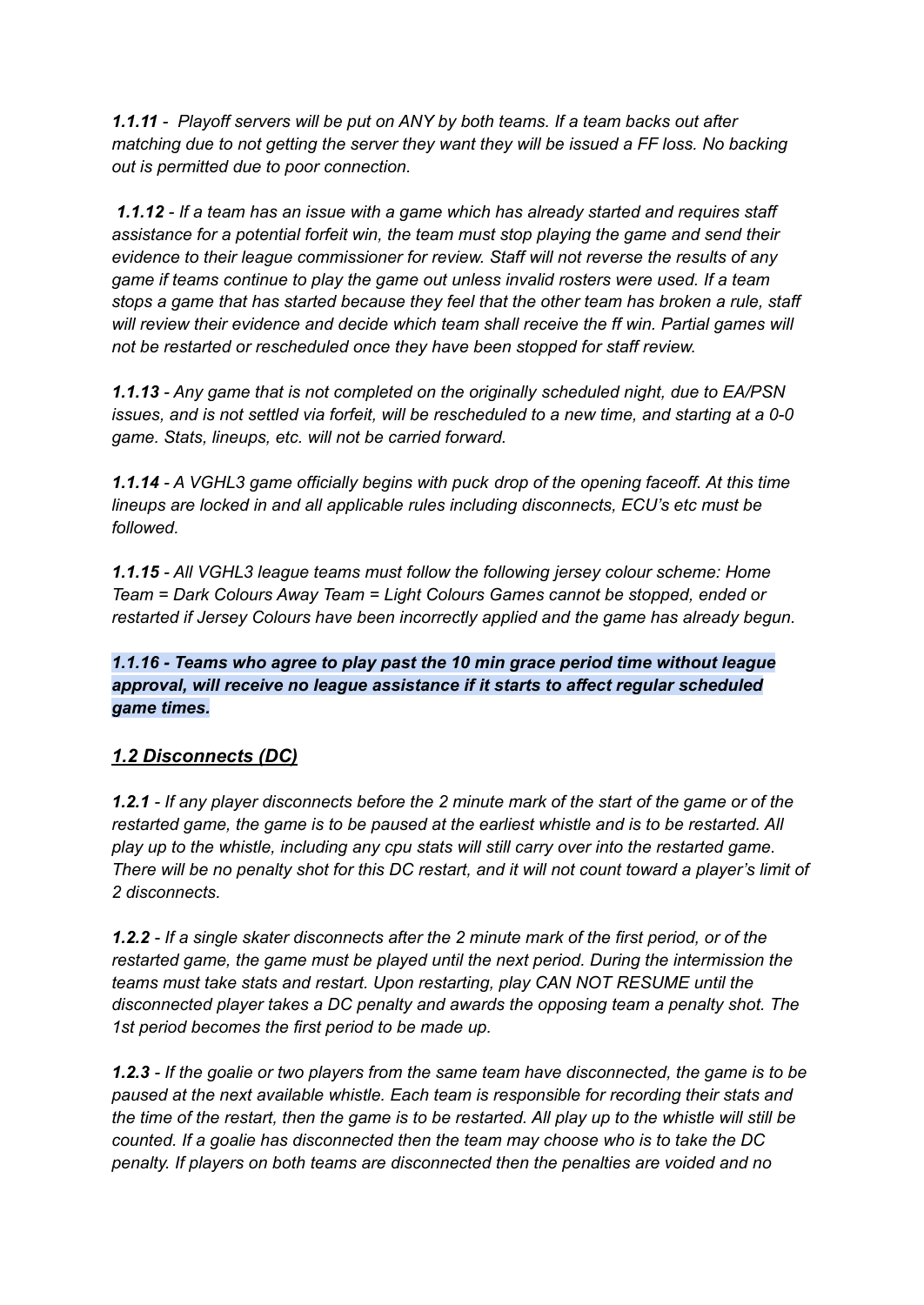*team has to take a DC penalty. If two players from the same team have disconnected then the team that had the DC's may choose between the two for taking the penalty upon restart. If two players DC only one DC penalty shot has to be taken. All penalties that need to be taken will result in a penalty shot for the awarded team.*

*1.2.4 - If a player disconnects during an intermission (between periods), teams MUST continue into the next period and follow the above guidelines. Teams NEVER back-out and restart during intermission.*

*1.2.5 - Any stats accumulated by computer players will carry over into the restart.*

*1.2.6 - Teams have up to 10 minutes to restart the game after a DC. If a team cannot produce the same lineup, NHL teams must use an ECU. No player from the main roster shall fill in for the disconnected player. If an ECU is used, the ECU'd player must follow all ECU guidelines and the ECU will count as an official ECU. Any player replacing a DC'd player must replace that player in the exact same position which that player was playing before they DC'd.*

1.2.7 - If a team is unable to restart the game after 10 minutes, the result will be a 1-0 *regulation forfeit loss. If the DC occurred in OT and the team is unable to restart the game after 10 minutes then the result will be a 1-0 overtime forfeit loss.*

*1.2.8 - Any player that disconnects twice during one game is not allowed to play on the next restart. This will include load up disconnections. Teams must replace this player following guidelines set in Rule 1.2.6 or team management may fill in to replace the player. The ECU used must follow all ECU guidelines and the ECU will count as an official ECU. If any player can not reconnect after a lag out, that player may be replaced by management only if ECUs are not available.*

*1.2.9 - The team that has the player/player's DC must pause the game and backout. If they do not and continue to play passed the above guidelines the game will result in a forfeit loss.*

*1.2.10 - Each team is responsible for their own stats on restarted games.*

1.2.11 - In the event of a DC, all players must continue with the player build selected in the *original attempt. The opposing team is responsible to submit evidence to the VGHL3DC if this is violated. Infractions could result in an invalid roster and suspensions for those involved.*

*1.2.12 - If games are running late due to DC/lag outs and overlaps the next scheduled game time, teams will have a 10 minute window to gather and be ready to start the next game. If teams are not ready after the 10 minute window a forfeit may be called and awarded to the team that was ready as long as the proper proof is provided. (Example if the overlap game ends at 10:05pm you have until 10:15pm to be ready)*

*1.2.13 - If teams are having troubles connecting to games via EA issues an additional 15 mins will be given to connect from the last minute of grace time. If teams can not connect after 15 minutes the league will reschedule games and push them to the end of the season.*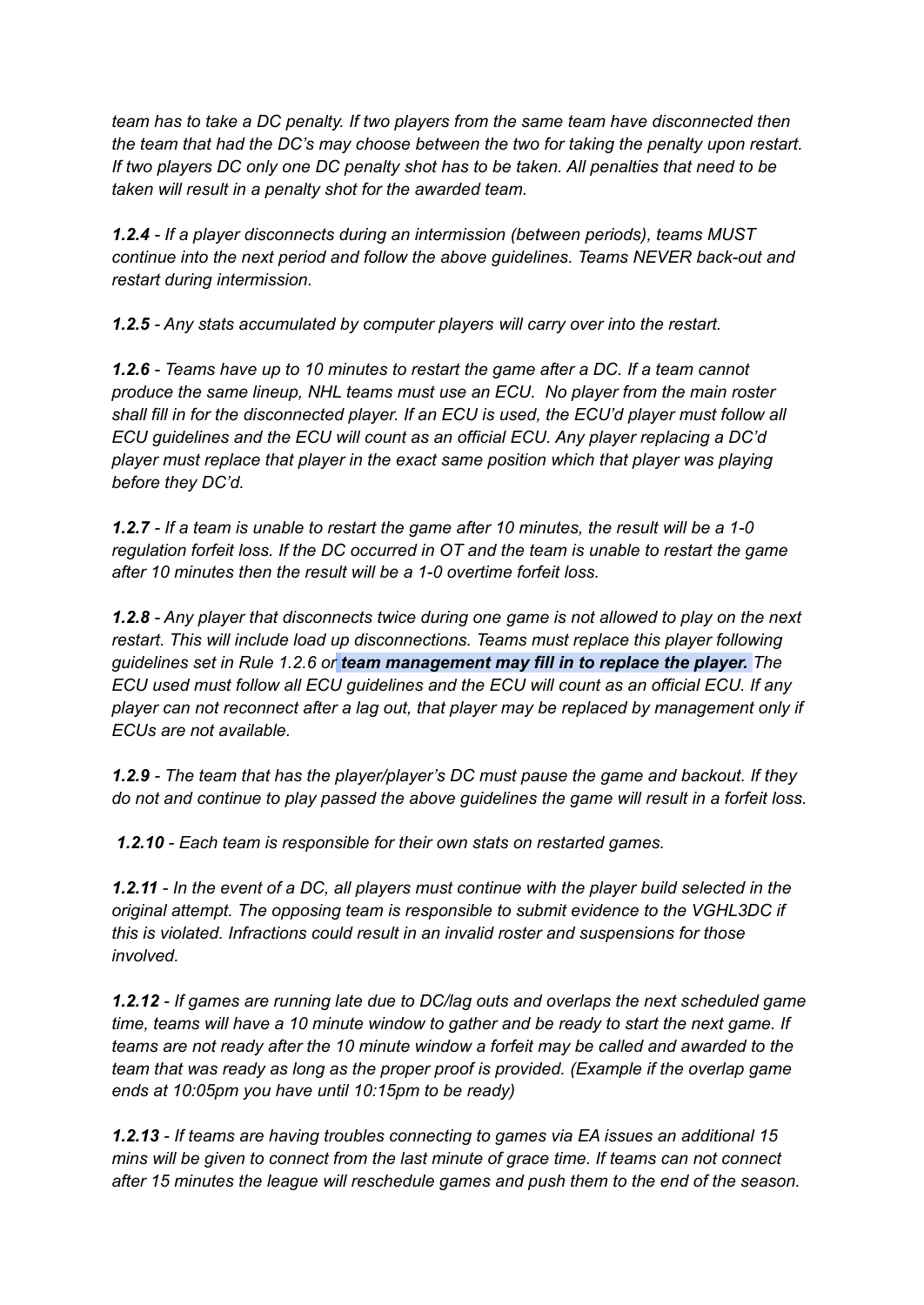*1.2.14 - If a game freeze or game loop occurs during a game, and the game is able to continue, the game must go on with whatever time and score that the score clock is showing* after the freeze or loop. Any goals lost as a result of a freeze or loop will not count towards the official game score. If a game freezes before the game ends and stats are not able to be *retrieved, the game must be restarted from the beginning of the game with a 0-0 score.*

*1.2.15 - Any DC that happens when teams match in the game lobby will count as a first official DC. If the same player DC's a second time after the restart that player will need to be replaced by an ECU. There is no backing out once you have matched.*

*1.2.16 - NHL games MUST be streamed by the home team. (Highly Recommended)*

#### *Section 2 – Code of Conduct*

#### *2.1 General*

*2.1.1 - All members of the VGH3 are expected to carry themselves in a respectful manner at all times. Trash talking is allowed, but if it gets out of hand and people start complaining. Then action will be taken by the VGHL3 staff. The players and captains involved will be contacted.*

*2.1.2 - If for any reason a player feels that another player is making his or her VGHL3 experience unenjoyable, that player may contact their league commissioner , advisor or PA representative for further action. The reported player may appeal a ruling by contacting the Advisory Board within 24 hours. Once there is a ruling, the decision is final.*

*2.1.3 - Players must play their VGHL3 league games using the PSN account associated with the Primary or Alternate 6vs6 Gamertag, or 3s gamertag located on their gamer profiles. If they wish to change the PSN associated with their account, they can only do so during the off-season when the Status Change edit feature becomes available. If players use the PSN account name change feature during the season they're eligible to use the new name given they follow the instructions located in the Mid-Season PSN Name Change Requests Forum on the VGHL website.*

*2.1.4 - Any player complaints should first be addressed by team management, followed by the VGHL3. These issues should not be addressed in the general population (e.g. chat box, Forums, Etc.). Players in the VGHL3 can contact the league commissioner or the league P.A rep.*

*2.1.5 - All members of the VGHL3 are expected to carry themselves in a respectful manner when using the site. Excessive trolling and abusive behaviour could result in the temporary or permanent removal of your league privileges.*

*2.1.6 - It is not the responsibility of the VGHL3 to monitor the actions of its members outside of the confines of the league. As such, the VGHL3 will not be held accountable for any*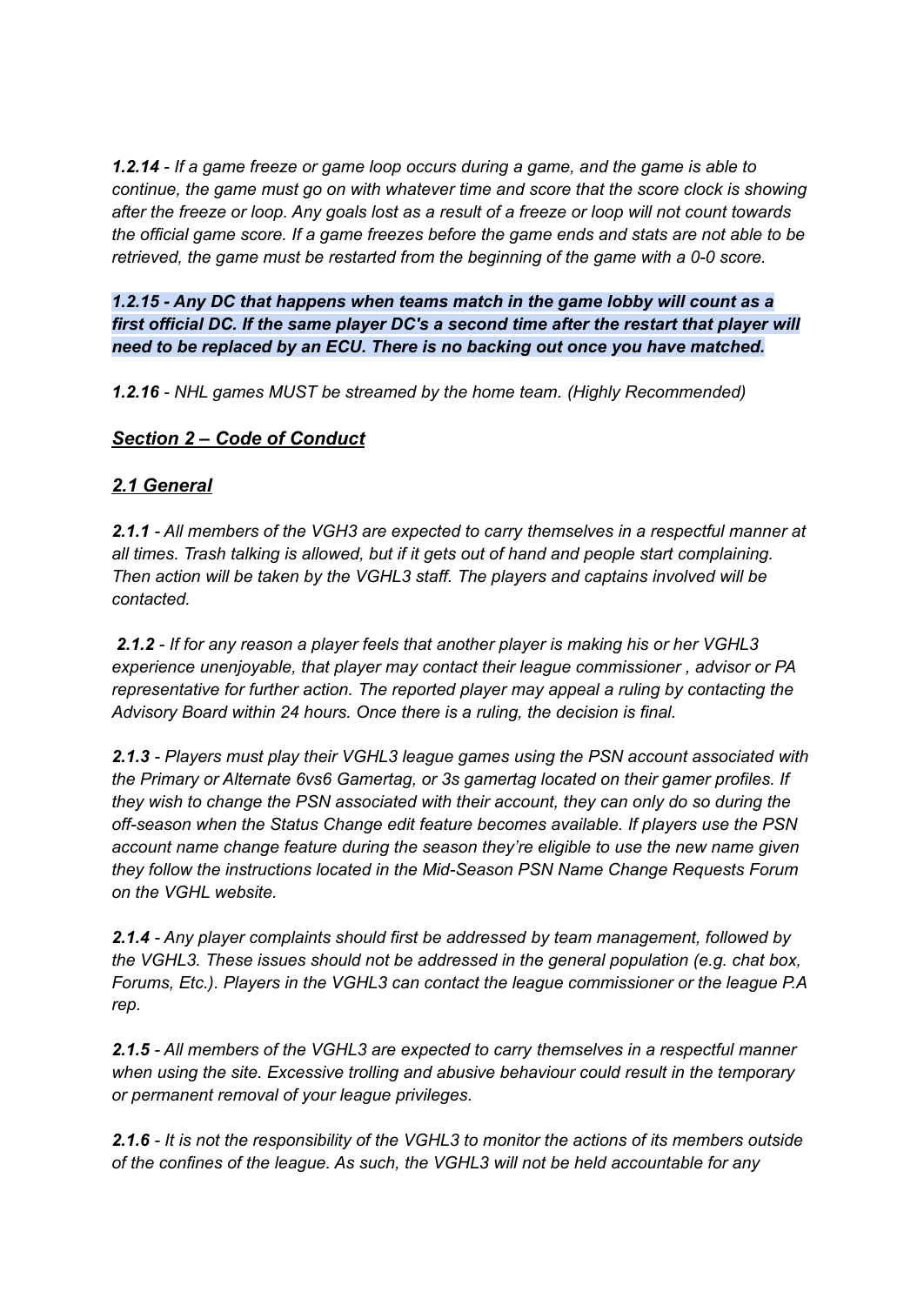*actions carried out by its members in these events and will not be willing to provide members with any form of conflict resolution. If you feel that any member of the community is directly or indirectly causing you any form of disturbance, please resolve these matters on your own or contact the appropriate authorities for further assistance.*

# *2.2 Infraction*

*2.2.1 - All infractions must be posted in the infractions section in the Manager Control Panel within 24 hours of game-time. All evidence for the complaint must be submitted to the commissioners and VGHL3-DC within 24hrs of game time or the case will be invalid. Posts may be made by either team.*

*2.2.2 - If a player is under suspension and has not served the entire term of the suspension once that player's season/playoffs have ended, the remaining games will be carried over to their following season.*

*2.2.3 - Players that are suspended are exempt from all game requirement rules.*

*2.2.4 - Suspended Players can NOT serve out suspension on the IR. Games missed while on the IR will not count towards their suspension.*

*2.2.5 - Repeat offenders will receive more severe suspensions for continued offences regardless of the nature of the offence. Three suspensions in one season could result in a season ending suspension, severe team fine, or blacklist.*

## *2.3 Owner/Captain & Player Communication*

*2.3.1 - All players that play in the VGHL3 represent the league. All player names used must be respectful. If the VGHL3 finds a player's name to be disrespectful, the player will be suspended until he/she changes their name. To what some people find funny, some will find it offensive. Keep it Clean!*

*2.3.2 - All connection issues must be reported to team management before game time. It is the player's responsibility to prevent connection problems during games.*

*2.3.3 - Respect your teammates, owners, captains and your opposition. Unsportsmanlike conduct will NOT be tolerated by the VGHL3. We are all here to play and have fun, with the opportunity to be in a competitive environment.*

*2.3.4 - All appointed Owners must work alongside their NHL captain in their organisation.*

*2.3.5 - A player cannot under any circumstances talk to another team's owner asking them to acquire them, even if the owner contacted them first. The only exception is to offer management opportunities to expiring contracts in the off-season.*

*2.3.6 - A player is not allowed to act as a team manager in trade negotiations with other teams, posting transactions, or have any access to the Manager Control Panel under any*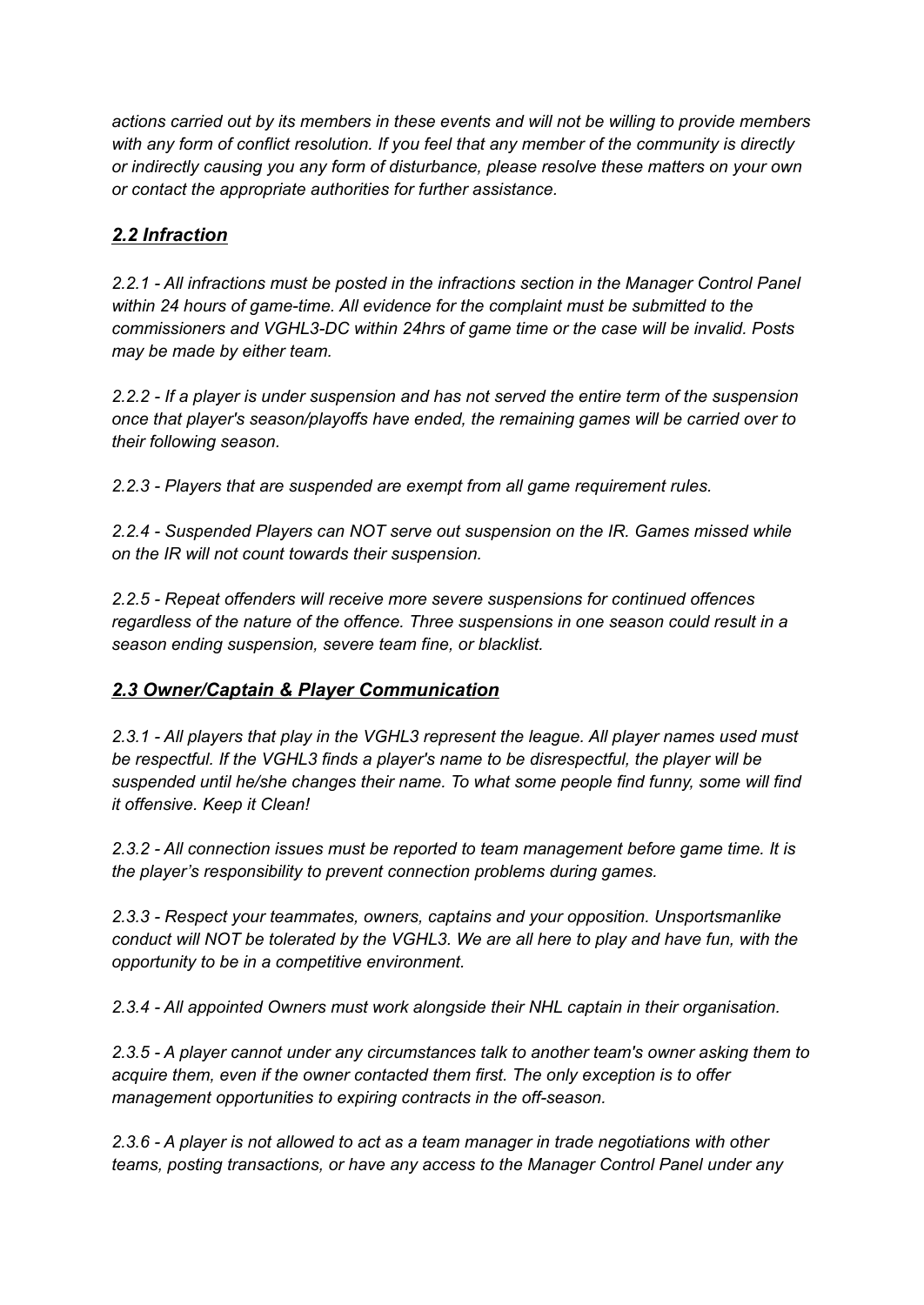*circumstances. Sharing accounts will result in a possible fine and or suspension from the VGHL3.*

*2.3.7 - No Player or Manager is allowed to communicate with other team's players regarding league matters (availability, scheduling, transactions, etc.) other than to organise a game. The only exception is to offer management opportunities to expiring contracts in the off-season. This is considered tampering and the team/player accused will be penalised accordingly by the VGHL3.*

*2.3.8 - Management may speak to a player regarding the matters in 2.3.7. (availability, scheduling, transactions, etc.) if granted permission by a member of the player's management team.*

## *Section 3 – Players Rights*

*3.1.1 - Players in the VGHL3 are obligated to meet the Minimum 2 Game Requirement per week. If a player CAN NOT for any reason then it is the PLAYER'S responsibility to inform their team management ahead of time so that the team can adjust the line-ups accordingly. They must give valid reasoning to the VGHL3 DC as to why they couldn't play to avoid discipline.*

*3.1.2 - If a player is unhappy on his/her team and wants to be traded or sent down, the player may request a trade. To file a trade request you must contact the league advisor , commissioner or PA representative. Players are limited to one trade request per contract year. Please note that managers are not required to trade you, only put you on the trade block. Do NOT post in the forum, VGHL3 Discord server, or message anyone making it public.*

*3.1.3 - All trade requests will be denied by the VGHL3 until a player has played at least 3 games with their current team.*

*3.1.4 - Players must continue to honour their contracts while a possible trade is being negotiated. Players who refuse to play will be subject to the VGHL3 blacklist.*

*3.1.5 - Any player suspended by their team may appeal it through the advisory board.*

*3.1.6 - No position lock for Season 4.*

*3.1.7 - During the off-season, players with expiring contracts may entertain management opportunities from other teams before deciding if they will accept a contract extension from their current franchise. Teams may only contact players with expiring contracts to offer them management opportunities during the off-season before the captain selection deadline. If a player agrees to take a management opportunity, their expiring contract will be terminated immediately.*

*3.1.8 - During the off-season, players may edit their weekly availability range on their gamer profile. Players must be available for the minimum amount every week, and are responsible*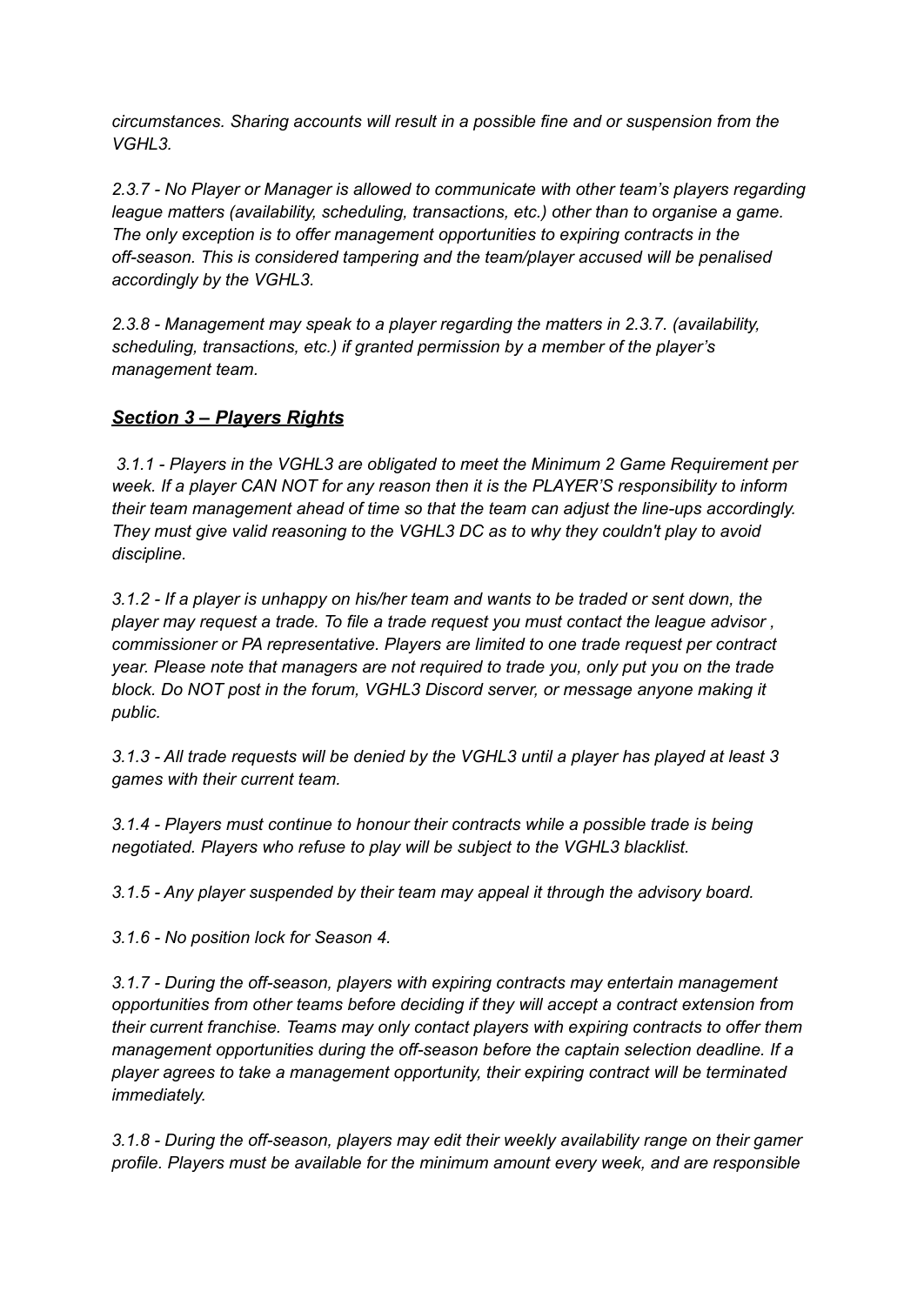*to submit this weekly using the availability tool. Players may not play more than their maximum amount in a single week. This range is in effect for the entire season and cannot be changed until the following off-season.*

#### *Games Per Week*

*i. Range 1: 2-5 ii. Range 2: 5-9 iii. Min. games will be enforced. iv. Max games will NOT be enforced for season 4. V. Skaters - 2 Game min / No max VI-Goalies- 2 Min / 9 max*

*3.1.9 - All players in the VGHL3 must play for the team that has acquired their draft rights. (Salaries you can find in Draft Procedures)*

*3.1.10 - FA's drafted through the NHL Pre-Season Draft will be given a 1 Season Draft Contract.*

3.1.12 - Once a player with a 1 season draft contract in the NHL is dropped, that player goes *into free agency and will be auto assigned to a new team.*

*3.1.13 - In season sign ups will be randomly assigned to each team's practice roster and be* eligible for ECU and full time call up. In season sign ups will receive a \$2.5 million entry level *contract once they have been called up full time.*

*3.1.14 - Pre-season free agents (players signed up before the NHL draft that did not get drafted) will be eligible for full time call up and will also be eligible for ECU purposes.*

*3.1.15 - ECU's are only eligible to ECU for each team 8 times per season including playoffs.*

*3.1.16 - Availability game ranges are not enforced in the VGHL3. They are there to provide a rough template of what a player is available for. If they are available to play above the selected game range they may do so without penalty.*

*3.1.17 - Players selected positions must be respected by VGHL3 management. Having no position lock does NOT MEAN you can force a player to play somewhere they do not want to.*

## *3.2 Contracts*

- *1.Owners Contract (\$4.5 mill)*
- *2. Captains Contract (\$3.5 mill)*
- *3. One way draft contract (Subject to round selected)*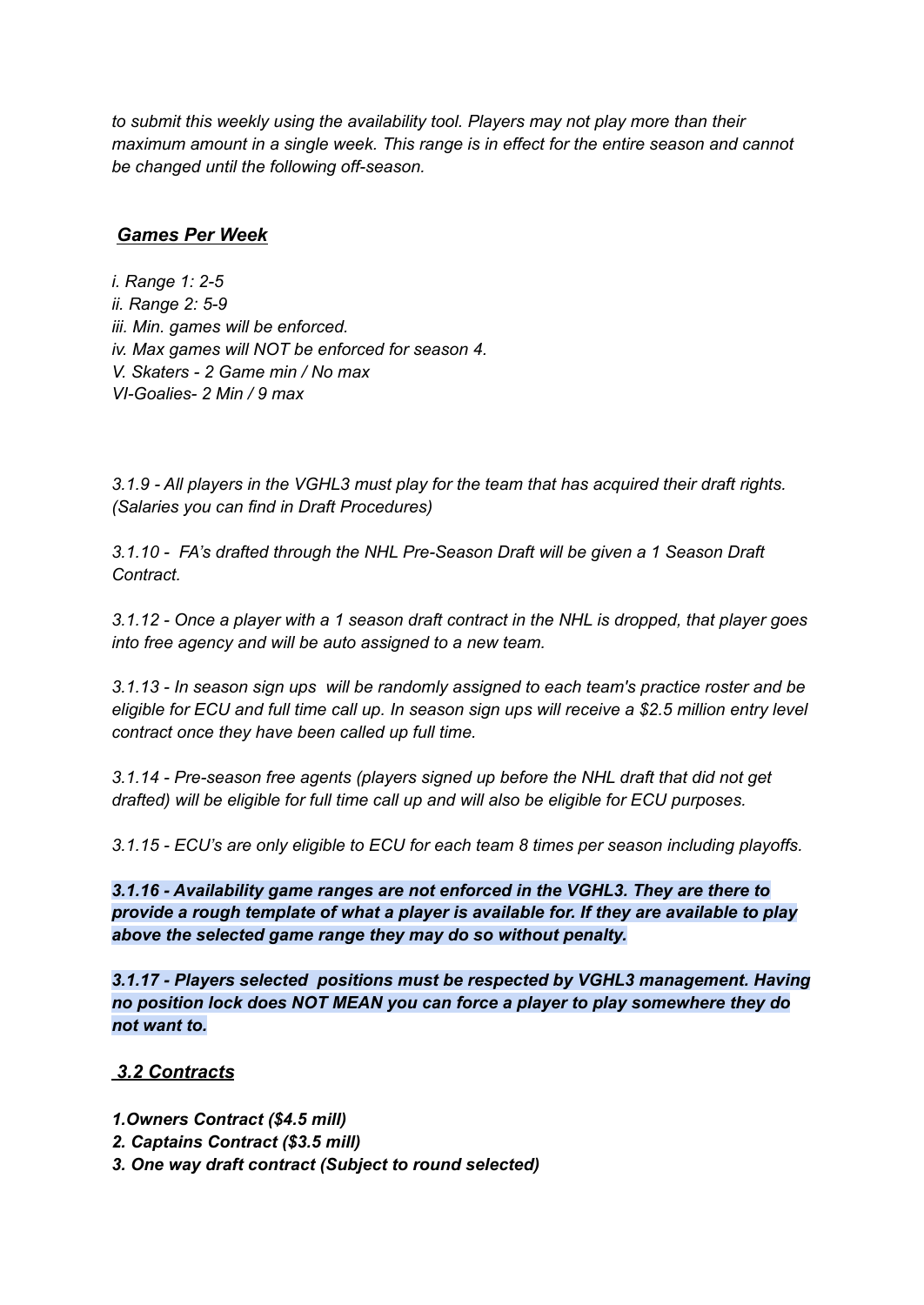- *4. Undrafted Free Agent Contract (\$.500k)*
- *5. Free Agent Contract. (\$2.5 mill)*

#### *Legend for Registered Player Status 3.3.0 NHL3 Player - Players that have made it onto a VGHL3 NHL main roster.*

#### *NHL3 PR - Players that reside on a practice roster of an VGHL3 NHL Team.*

#### *FA - Free Agent status.*

*BL1 - Players that have been removed from the league before the trade deadline. Players who receive a BL1 will be banned for the remainder of the season and will be eligible to return the following season as a FAP. Players who are eligible to return from their BL1 status must request a status change in the status change thread while it is open during the off-season. Once this thread closes, no status change requests will be processed.*

*BL2 - Players that have been removed from the league after the trade deadline. Players who receive a BL2 will be banned for the remainder of the season and the following season. They will be eligible for return as a FAP. Players who are eligible to return from their BL2 status must request a status change in the status change thread while it is open during the off-season. Once this thread closes, no status change request will be processed.*

*BL3 - Players who have been black listed more than one time will receive a BL3 and will need to appeal to the staff for reinstatement. Players who receive a BL3 during the regular season will have to sit out the remainder of that season plus the next full season before being eligible to appeal. Players who receive a BL3 after the regular season will have to sit out a minimum of two full seasons before being eligible for an appeal. The VGHL may also give a player a BL3 status for violating any of the VGHL rules and regulations.*

*BAN - Players that receive a BAN status may not appeal and are henceforth banned from playing in the VGHL permanently. IDLE - Players that have requested to be inactive will receive IDLE status. Players who request IDLE status will be allowed to retain their previous status for up to one season. Players will be switched to RETIRED status after more than one season. IDLE players may not be used as ECUs. Players who wish to come off IDLE status must update their gamer profile while it is open during the off-season. Once this thread closes, status change requests will not be processed. If a player wishes to return from their IDLE status during their IDLE season they may do so after the pre-season draft. Players who come off of IDLE status during their IDLE season will NOT forfeit their previous status. Multi-Season Contracted IDLE Players can NOT return during their IDLE season. The contract will expire if a player is IDLE for more than one season and is switched to RETIRED.*

*RETIRED - Players that have retired from the VGHL3. Players who request to return from RETIRED status are required to update their gamer profile during the VGHL3 off-season. If a player wishes to return to his/her previous status a request must be made to the VGHL3PA before the status change deadline.*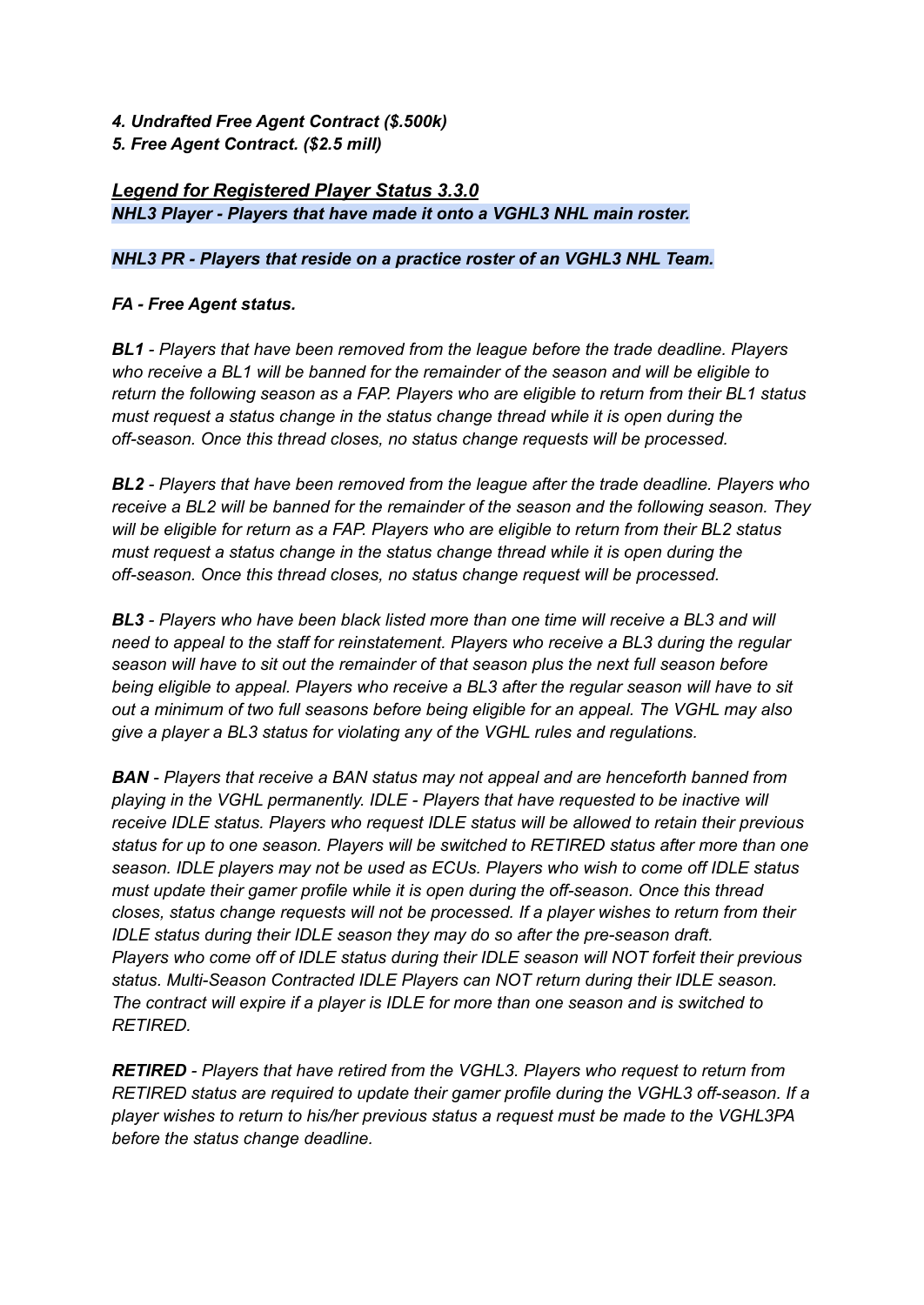*\*Players may not go inactive/retire during the regular season or playoffs. Players who go inactive/retired during the season or the playoffs will be black listed according to the VGHL3 black list guidelines. \*The VGHL3 reserves the right to increase players who quit or break the COC from a BL1 to a BL2 , BL3 or BAN*

*\*Players that are currently Blacklisted, Banned, Idle or Retired can not play or ECU in the VGHL3. (Future Seasons this will not apply for Season 1.)*

*. \*Eligible BL1, BL2, retired and idle may register after the season begins as FA*

- *- Players returning off of any level of BL will not be eligible for management in the season they are returning.*
- *- Players who receive a BL of any level will be put on a NO MANAGEMENT list for a duration decided by the VGHL3 staff after reviewing the blacklist.*

# *3.4.0 Appeals*

*3.4.1 - Players who wish to appeal their BL3 status must post a request for an appeal during the off-season in the appeal thread of the Status Change Section. Once this thread closes, no more appeals can be submitted. The player will be contacted by the advisory board to go over the appeal process and answer any questions needed by the player before the case is brought to the league office for review. The player will have to submit a formal letter stating why you believe that you were initially given a BL3 status as well as the reasons why you should be granted a return to the VGHL3. After review, the appeal will be voted on by the VGHL3 Staff and the player will be contacted by the advisory board to deliver the results. If the player is granted reinstatement, the player must agree to all terms of reinstatement which will be delivered by the advisory board, before being granted FA status. If the player receives any further black listings after reinstatement, that player will receive a BAN status and will never again be eligible for an appeal. If your appeal is denied, you may submit a new appeal during the next off-season when the appeal process reopens.*

*3.4.2 - Players can ONLY appeal their suspensions if they notify their league commissioner before the office closes the night of the suspension. The player must then submit a written document to the advisory board stating why they feel that their appeal should be reviewed. Appeals must be submitted to the advisory board within 24 hours from the time the suspension was posted. All submissions must be made via direct message on the VGH3 website.*

*3.4.3 - If a player notifies their commissioner that they wish to appeal their suspension before the office closes on the night of their suspension, they will be allowed to play that night and may use the full 24 hours to prepare their written appeal. All submissions must be made via direct message on the VGHL3 website.*

## *3.5 Availability & Scheduling*

*3.5.1 - Players must use the lineup tool to submit their availability each week by Sunday at 4:00 PM EST. The number of games submitted must fall within the*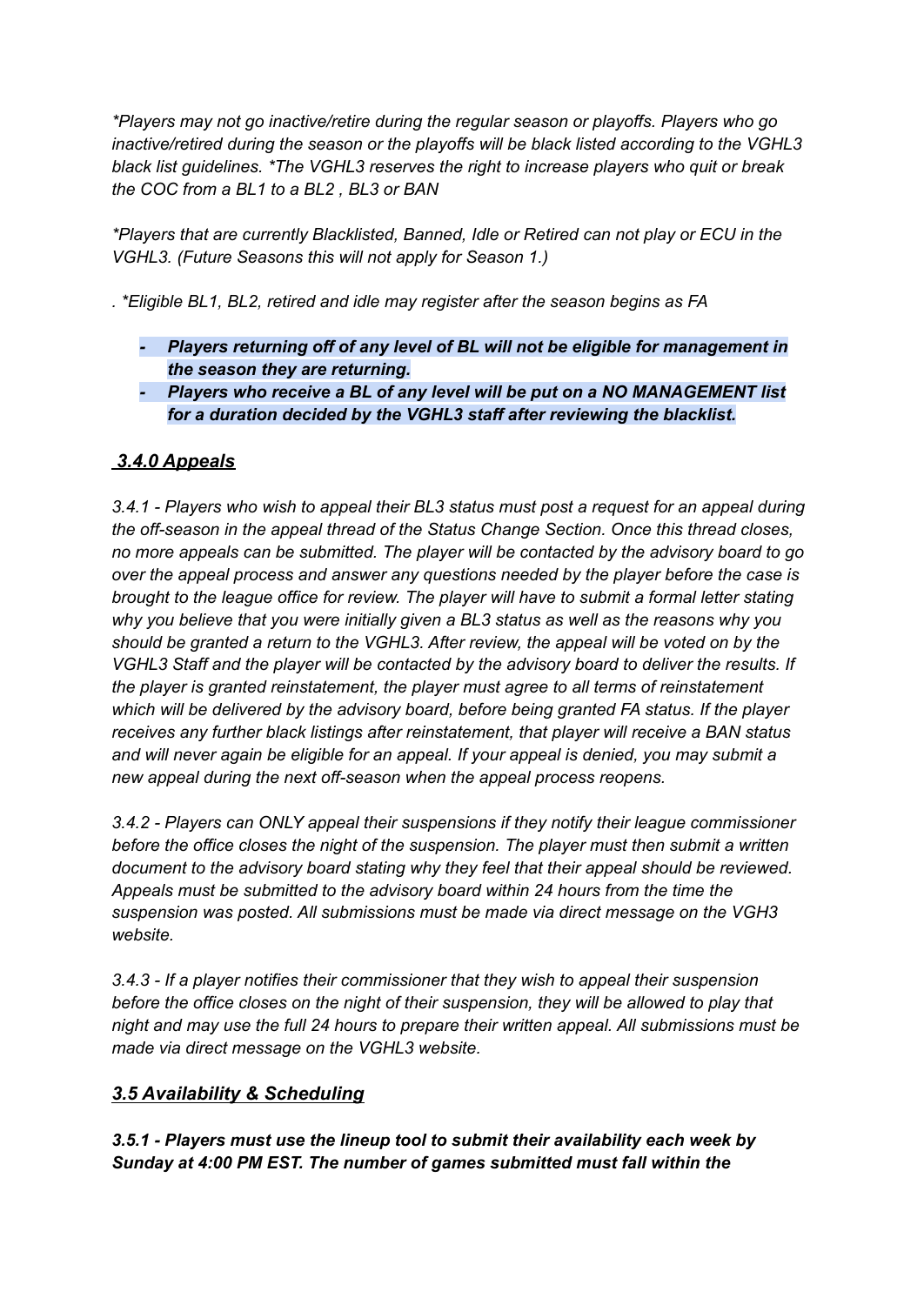*pre-selected weekly availability range on the gamer profile. All VGHL3 players are able to submit a FULL WEEK in advance. Managers are not required to but it is strongly recommended.*

*3.5.2 - Availability must be updated every week throughout the season by all players and managers via their gamer profile. Each block of games will be open one week early, and will be available from Sunday at 5:00 PM EST until the following Sunday at 4:00 PM EST. Changes may not be made to weekly availability after it is locked.*

*3.5.3 - If a player does not follow 3.5.1 & 3.5.2, and leaves a week blank, the player will receive a warning but will still be eligible to play for that week. This does not apply for ECU eligibility.*

*3.5.4 - If a player fails to submit lineup requests for two consecutive weeks, the player will be suspended. Management has the option to submit an inactive player claim to have this player removed. If a player misses two non-consecutive weeks, the player will be suspended and in-eligible to play. This does not apply for ECU eligibility*

*3.5.5 - If a player misses three non-consecutive weeks in one season, he or she will be blacklisted. If a player submits a request of any amount that falls below the selected weekly range, and is reported by his or her management to the VGHL, the same process will apply.*

*3.5.6 - Suspended players games must be replaced by an ECU. Main roster players CAN NOT be used to replace the suspended players minimum 2 games that week.*

*3.5.7 - Players registered in the VGHL3 must give a minimum 4 game availability. Failure to do so will have their right to be scheduled waived and if a player fails to submit for 2 consecutive weeks they will be eligible for a blacklist depending on the teams management.*

*3.5.8 - Teams must still schedule their players for at least the minimum game requirement, even if no availability is submitted, players must give a valid reason with proof to their team owner and captain if they can not make their scheduled games. Failure to do so by the player could result in strikes given by their respective team and the league and be subject to a Blacklist for No Showing there Scheduled games.*

*3.5.9 - Any team found abusing these rules will result in a 250k fine towards the teams salary cap.*

3.5.10 - If a player is scheduled by his or her team and is available to play but gets replaced. *that player has the right to report their team to League Staff for further discipline.*

3.5.11 - The VGHL3 will in the case that the site tools are not working will allow and approve *NON edited discord screenshot of lineups and availability as long as they are submitted to the VGHL3 staff before Monday @ 12:00 am. This does not mean use discord only and not*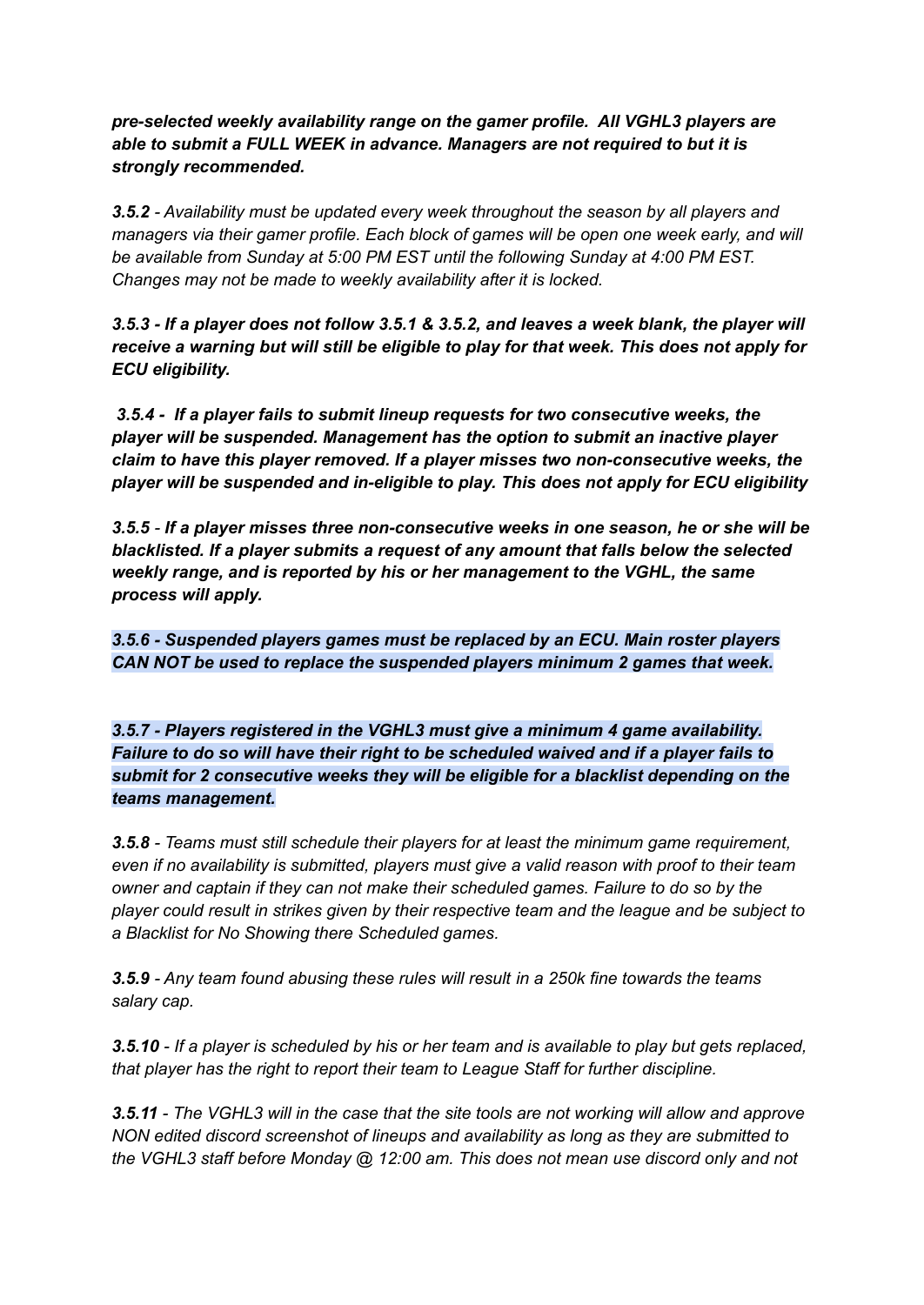*the site. This will only be allowed if the lineup and availability tools are not working and confirmed and announced by VGHL3 Staff.*

*3.5.12 - A player's availability is a rough idea as to how many games they are available per* week. It is not set in stone as we have no max games. So if a player is available more then *they have submitted they are eligible to play. (Example - A player selects 2-5 but happens to be available 5-9 last minute and after availability deadline they are eligible to play all 9 games)*

## *Section 4 – Team, Player Management, Owner & Captain Responsibilities*

*4.1.1 - All Owners, Captains, must follow all the rules and guidelines set by the VGHL3. If the VGHL3 deems a team to be poorly managed and feels that the team is hurting the league, the VGHL3 can step in and attempt to restore the team using any management tools necessary.*

*4.1.2 - Each Franchise must consist of an NHL Owner & NHL Captain.*

*4.1.3 - NHL Owners have the option to buyout their captain after demoting them to the main roster, and release him to free agency. Where he will be randomly assigned to a new team.*

*4.1.4 - All VGHL3 Managers must communicate lineups, game times, roster changes, and roster needs to all the players on the team.*

*4.1.5 - All VGHL3 Managers are expected to communicate with other team's Managers on all VGHL3 matters.*

*4.1.6 - Team Management is allowed to suspend a player on his/her team with good reason. Team suspensions must be done in the team's "Team Page" with a valid explanation. Team rules are not recognized by the VGHL3. At no time may a custom team suspension contradict any of the VGHL3 rules.*

*4.1.7 - Teams may not name an AC2 in VGHL3.*

4.1.8 - If an Owner, Captain, can not be present for a game, it is their responsibility to notify *the VGHL3 Staff and opposing team on who will be responsible for their team.*

4.1.9 - Each team is responsible for its own stats. All stats must be posted on the site within *12 hours of scheduled game times. Teams will be fined 150k in the NHL for not posting their stats on time. Teams that do not have their stats recorded and submitted to the VGHL3 within 24 hours of scheduled game times will be fined an additional 150k for the NHL. Any teams caught tampering with stats or rosters are subject to fines up to 500k, suspensions, or blacklist and a possible lifetime ban from the VGHL3.*

*4.1.10 - Teams that play with an illegal roster will forfeit the game.*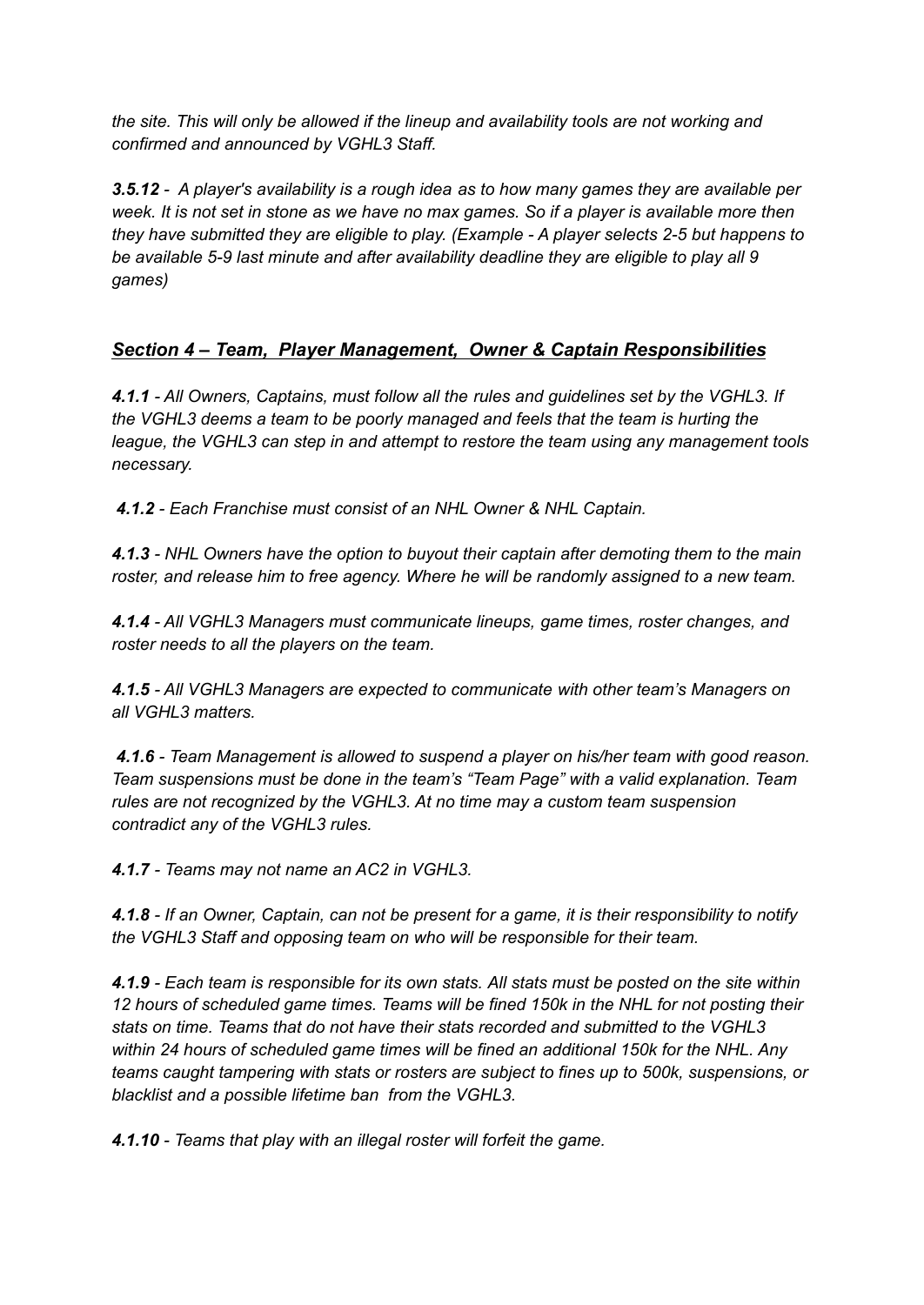*4.1.11 - Forfeited games that are not played will still count as a game played for players on the winning team as long as the following guidelines are met:*

*i. Team line up must be posted using the lineup tool by Sunday 7:30 PM EST.*

*ii. Adjustment lineups must be submitted 1 hour before the scheduled game time.*

*iii. A time stamped PSN screenshot of the teams line up must be taken within 30 minutes of the scheduled game time.*

*iv. A time stamped PSN screenshot must be submitted to your league commissioner or advisor within 12 hours of the scheduled game time.*

*4.1.12 - Forfeiting games will result in fines issued by your league commissioner or advisor. The first forfeit will be a warning, subsequent forfeits will result in a 150k fine for NHL teams.*

*4.1.13 - All managers will be warned when a team reaches 4 forfeits. If the team reaches 5 forfeits, management will be eligible for removal at the discretion of the VGHL3 commissioners & advisor. This will also include playoffs.(excludes final week of season).*

*4.1.14 - Management may not input stats for forfeit wins or losses. All forfeit stats must be reported to VGHL3 Staff using the MCP on the website. Failure to follow this process will result in fines from your league commissioners.*

*4.1.15 - Any NHL Owner, NHL Captain, that quits during the season on his/her team will automatically have their status changed to BL3.*

*4.1.16 - Management transactions which have not yet been approved by the league may not be leaked by anyone regardless of the significance. ANY infractions will be dealt with by the league commissioners accordingly and could result in fines, suspensions or possible blacklists.*

*4.1.17 - Management is responsible to monitor a player's weekly game range as reflected on the player's gamer profile. If an opposing team is suspected of using a player beyond a weekly maximum number of games, an infraction request may be submitted to your league commissioners to forfeit the game due to invalid roster. On the flip side, management has the ability to report their own players to their league commissioners for failure to submit their minimum selected games played using the availability tool. The VGHL3 is not responsible for any violations that were not reported.*

## *4.2 Player Management*

*4.2.1 - Managers must report players to their league's PA representative if a player is inactive, uncontrollable, or unresponsive. The definition of an inactive player is as follows: a player will be deemed inactive once they miss at least THREE games which they have been scheduled to play and they haven't communicated with their management. A game is considered missed if it was submitted by the player and scheduled by management on the*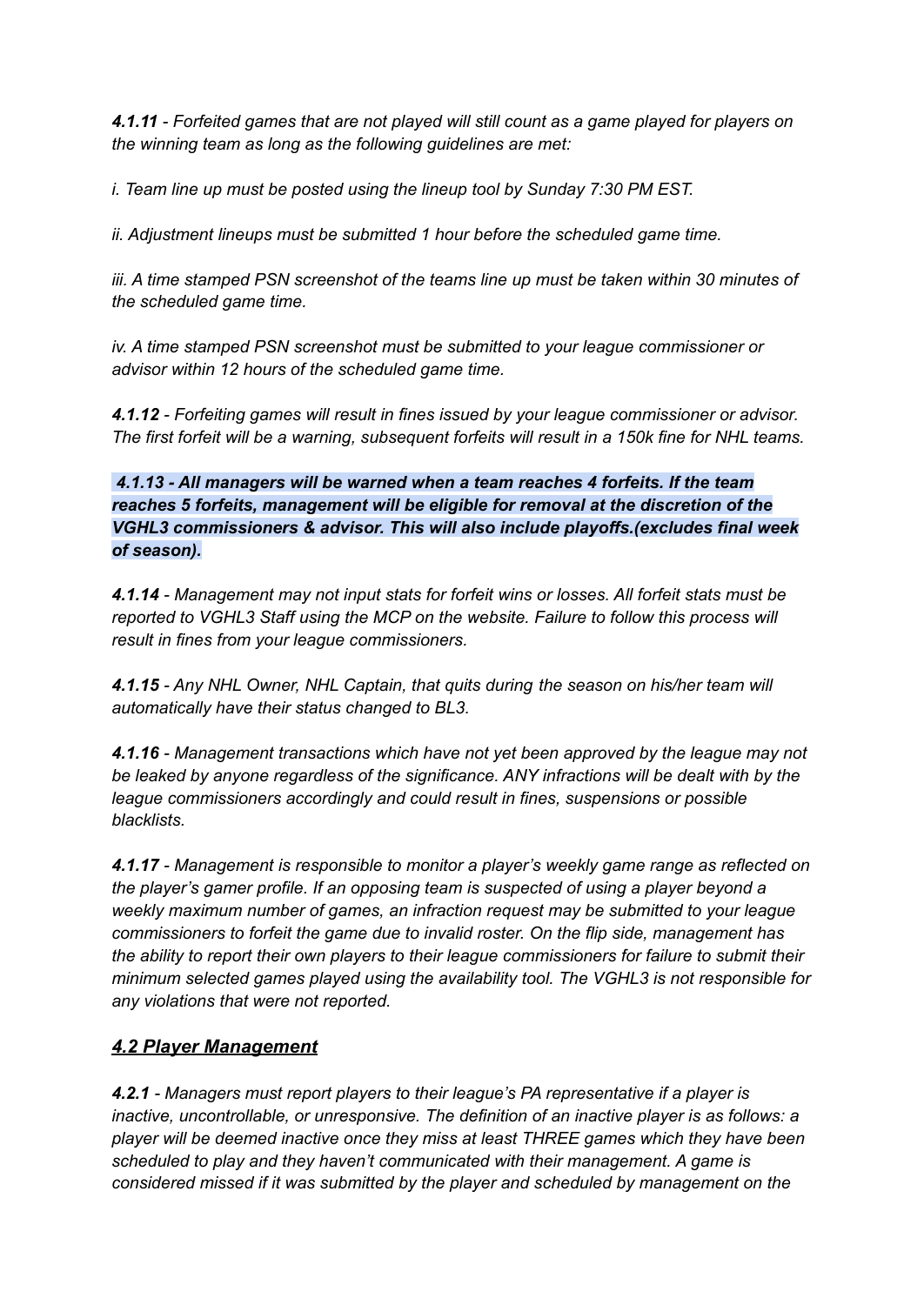*lineup tool or other league provided options. Following all guidelines, the player no shows managers must provide valid proof. The definition of an unresponsive player is as follows: a player who fails to reply to a message sent from the player's management team in two league days (League Days: Tues,Fri,Sat). Falsely reporting inactive players will result in* team fines from the VGHL3. The PA will not assist in any inactive claims if the lineup tool or *other league provided options has not been used to list weekly lineups. If a player fails to submit lineup requests for consecutive weeks, the player will be automatically blacklisted by the VGHL3 Staff or lineup tool. All evidence for inactive players must be added under the reason section of the report. Evidence from 1 non official VGHL platform such as and only as discord may be accepted if the screenshot has not been edited by the VGHL staff .*

4.2.2 - Once a player has been reported by his or her team, VGHL3 staff will follow up with a *site message to the reported player via site PM. The reported player will be given 48 hours* to reply to this message by the league. If the VGHL3 staff has not had a response within the *48 hour period, the player will be automatically blacklisted.*

*4.2.2 - All players must meet the minimum games per week requirement. If a player does not meet the minimum games played per week requirement and team management CANNOT provide proper proof such as a screenshot from the site lineup tool, the team will be fined 250k per game at the NHL level. Fines will be doubled for each consecutive week of inactivity and will continue to be doubled as such. NHL managers who do not report inactive players to the VGHL3 will be subject to fines. Team Management does not have to play 2 games per week at the NHL level. Please note that send downs and call ups must still follow this rule.*

#### *4.2.3 - Minimum Game Requirements for Players with weeks having:*

- *- 6 or more games: Players must play a minimum of 2 games.*
- *- 4 to 5 games: Players must play a minimum of 1 game.*
- *- 3 or Less games: Players must play a minimum of 0 games.*
- *- - Practice roster players are not required to play a weekly game requirement.*

## *4.2.4 - Minimum Game Requirements for Traded Players & Free Agency:*

*i. Tuesday - Trade: Traded players must play a minimum of 2 games for their new team and have NO minimum requirements for their old team.*

*Ii. Friday - Traded players must play a minimum of 1 game for their new team and have NO minimum requirements for their old team.*

*iii. Saturday - Trade/Signing: Traded players have NO minimum requirements for their new team or their old team.*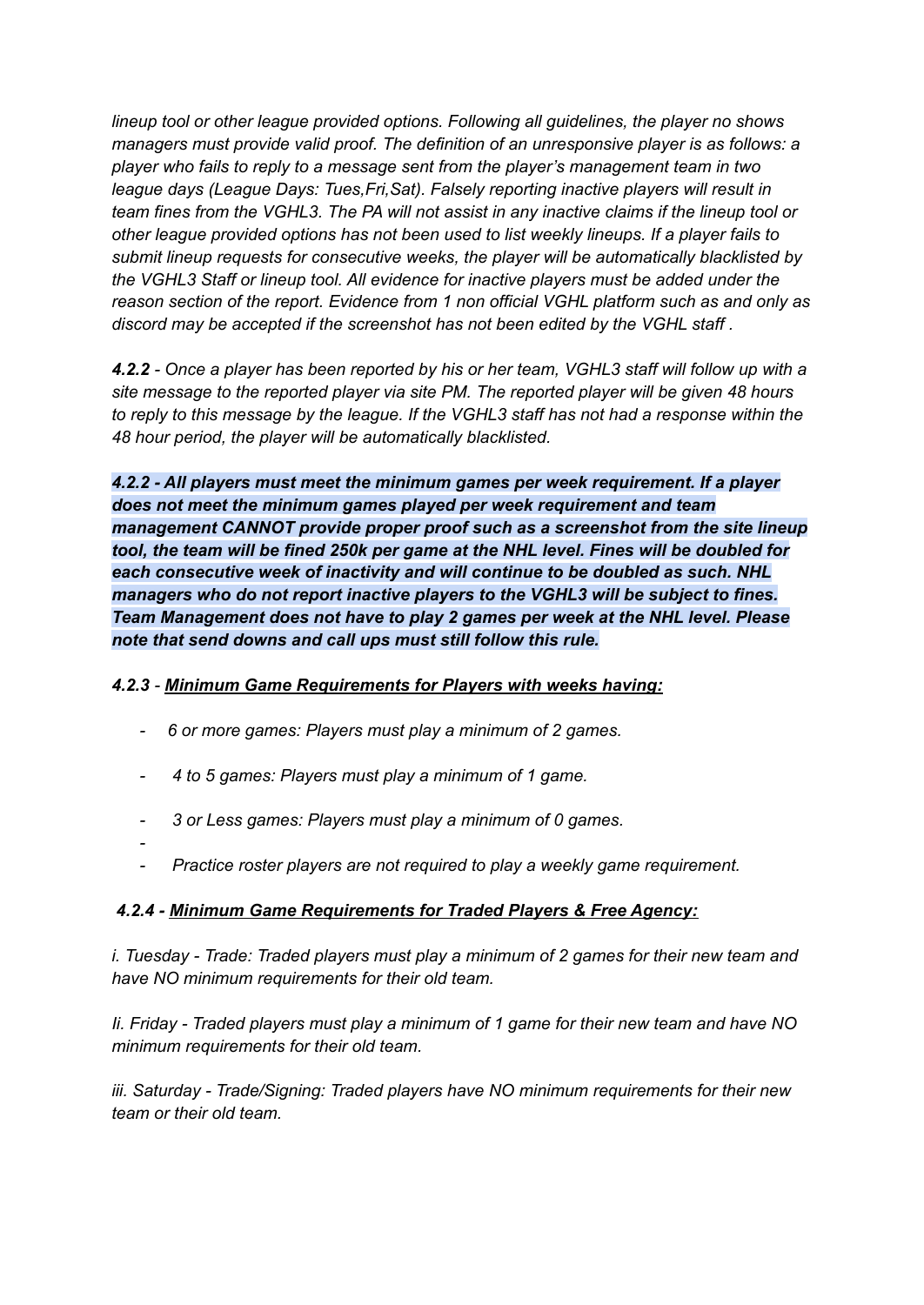*4.2.5 - Trades must be approved by the VGHL3 Staff on the site before a team is allowed to move forward with the transaction. Once both parties have accepted a trade, the trade may not be cancelled unless both parties post their agreement to have the trade voided. A VGHL3 owner may veto a trade made by their VGHL3 captain, even if both parties have agreed to the trade, without needing another manager to agree to void the trade, as long as the trade has not yet been approved by the VGHL3. Once the VGHL3 Staff has approved a trade on the site, the trade is final.*

*4.2.6 - A player may not be traded back to their original team on the same game day that they were traded off of their original team.*

*4.2.7 - Teams may trade players who have not submitted availability as long as both parties agree and are aware that that player may not play for that week as the suspension will still be upheld.*

# *4.3 NHL Specific*

*4.3.1 - All NHL teams will operate with a salary cap of \$32.5 Million in Season 4.*

*4.3.2 - Team rosters at the NHL level must always consist of a 10 player main roster (2 MGT & 8 players) and a minimum 4 player practice roster (if there is enough PRs to allow a minimum 4). One spot will be given to the Owner and one spot to the Captain. And the remaining 8 spots will be filled by drafted free agents and or re-signs. The captain will be appointed by the Owner and approved by the VGHL3. All Rosters must stay within the guidelines of the VGHL3 and the Salary Cap.*

*4.3.3 - Any team over the salary cap at the end of the season will have the balance carried over to the next season.*

*4.3.4 - Teams are not allowed to trade inactive players. If a team has knowingly and willingly traded an inactive player that team will be given a penalty by the VGHL3 Staff and will give up a First Round NHL draft pick for compensation, if no draft picks are available they will be forced to give up 2 practice roster players for compensation, those players will be determined by the VGHL3 staff.*

*4.3.5 - Teams are not allowed to drop or trade players on the IR.*

*4.3.6 - Players dropped will continue to carry their original salary.*

*4.3.7 - If a player under an extension contract is promoted to management, that player must honour the length of their contract as management for the remainder of their contract years. The player's salary will be adjusted by the league during the off-season should they choose to remain a manager. The Owner has the option to return the player to their roster during the off-season. The player would return as a player for the remainder of their contract years at their existing salary. The Owner may also choose to buy out the player per our buyout rules during the off-season.*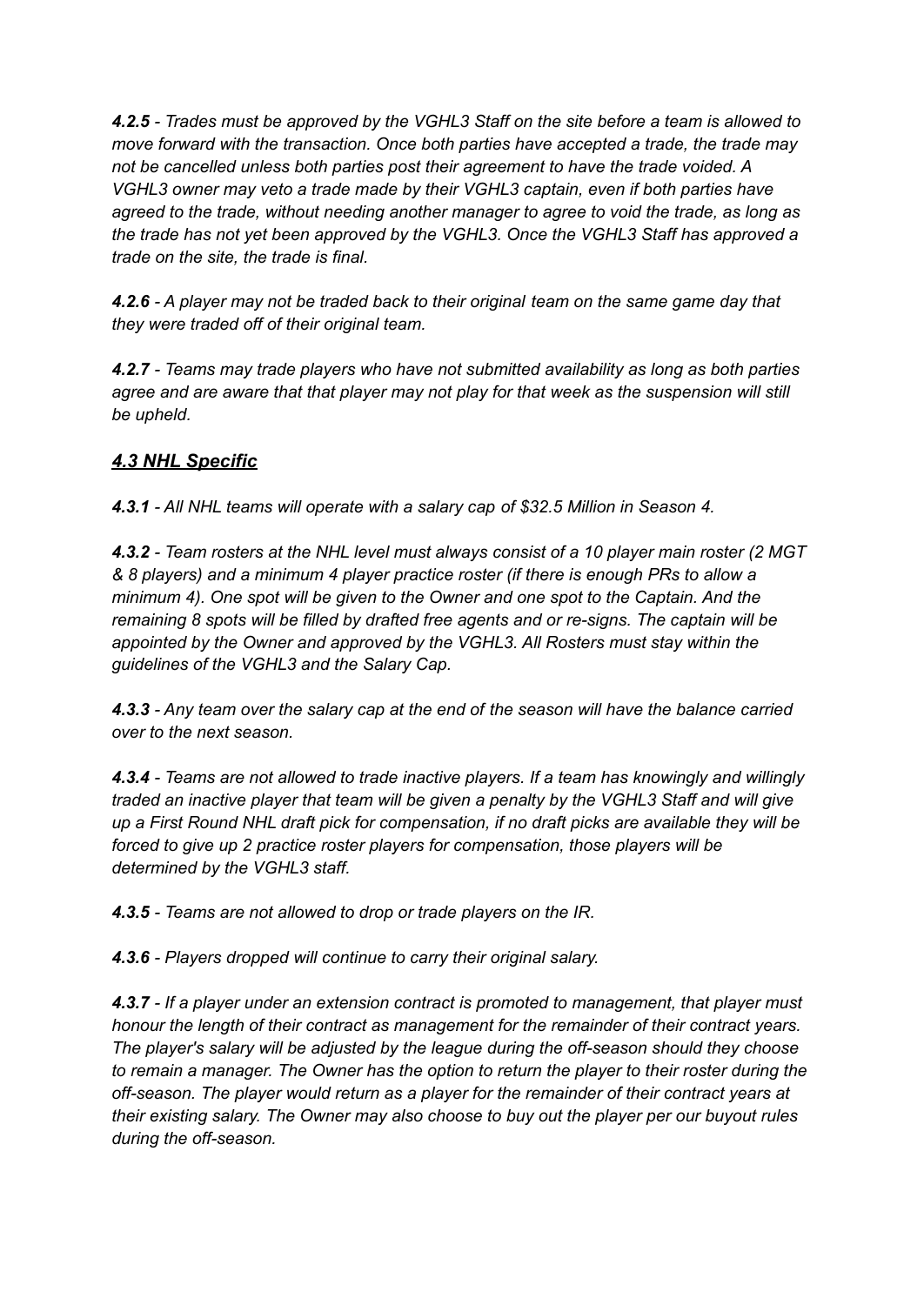*4.3.8 - Owners have the ability to simultaneously perform call-ups, send downs from their practice roster, and main roster in any combination only as long as the transactions fit within all of the rules and guidelines. Keep in mind a maximum of 3 drops, and 3 call ups are permitted weekly.*

*4.3.9 - Teams may trade for the re-sign rights of players with expiring contracts during the off-season contract period.*

*4.3.10 - Teams may contact players with expiring contracts during the off-season before the captain selection deadline to offer them a management opportunity. If a player agrees to take a management opportunity, their expiring contract will be terminated immediately.*

*4.3.11 - If a team has not selected an NHL captain before the captain deadline, a fine of 150k will be handed out on a 24h cycle until a captain is named.*

4.3.12 - If a team is unable to name a free agent or a player with an expiring contract as their *captain by the captain deadline, they may name a player acquired through a trade during the off-season contract trade period as their captain.*

*4.3.13 - The player's salary will also be set by the VGHL3 staff by using the manager salary formula.*

*4.3.14 - Owners may trade the rights of players with extension contracts who have requested idle status if their contract is not expiring during the off-season. Managers may not seek any form of compensation if the player does not return after their idle status expires.*

*4.3.15 - Players promoted to VGNHL3 Ownership by the league during the season to replace owners that quit or were removed will have their salaries adjusted. Selected captains will also have their salary adjusted. If the player's salary was below or higher than the minimum NHL Owner salary, it will be raised or lowered to the minimum and maximum value of \$4,500,000.00 . The same system will apply to NHL captain promotions.*

*4.3.16 - The VGHL3 will host its 2nd annual all star game in September/October that will consist of the best on best players in the league as voted by the league all star committee. As the best in the West will take on the best in the East.*

*4.3.17 - VGHL3 teams may not use reschedules during regular season play.*

4.3.18 - Ragging - Any team found to be "ragging" the puck will result in a 100k fine towards *the offending team's salary cap and a penalty shot awarded to the opposing team to start their next game. This will not be tolerated in the VGHL3 and subsequent offences will result in double the first infraction. Managers are expected to report any infractions they may see with video evidence.*

*4.3.9 - Excessive board pins will not be tolerated within VGHL3 league games. Teams must submit an infraction report with proper video evidence for the VGHL3 D.C to review and hand out any discipline required. Teams and players will be notified when such a decision has been made.*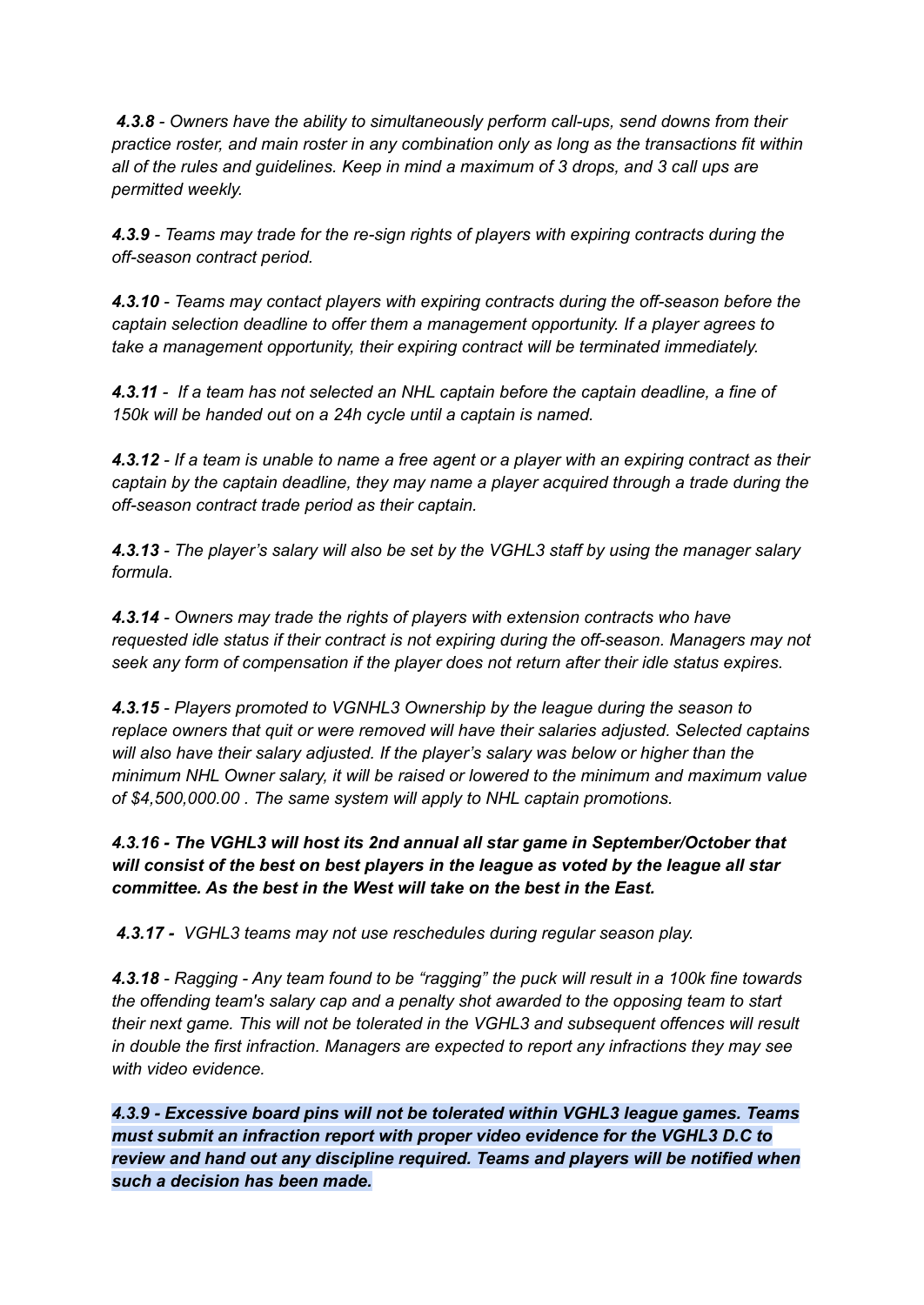*4.3.10 - Any goalie found intentionally tripping a player, holding a player inside their net or any other intentional penalty that the game does not call will be issued a penalty in their next game awarding their opponent a penalty shot if any team is found to report this infraction to the VGHL3 D.C. with video evidence.*

# *4.5 Appeals*

*4.5.1 - Team managers may appeal any fines or violation points which they have been given by submitting a written document stating why they feel that their appeal should be reviewed. Appeals must be submitted to the advisory board within 24 hours from the time that the fine was given. Submissions must be submitted via private message on the VGHL website.*

*4.5.2 - Team managers may appeal any forfeit loss which they feel was inaccurately given. Managers will need to submit a request to the advisory board within 24 hours from the time that the forfeit loss was given. Evidence will be needed to support such requests.*

*4.5.3 - All appeals are to be submitted to the VGHL3 Advisor.*

#### *4.6 Lineups*

*4.6.1 - Team managers must use the lineup tool to finalise their lineups each week. The cutoff is Sunday at 7:30 PM EST if they wish to receive any assistance from the league regarding inactives. Team managers must also schedule themselves for games that they wish to play.*

*4.6.2 - Lineup changes may be submitted up to 1 hour before the scheduled game time. This info will be used when disputing inactive cases or when trying to obtain credit for WGP from an opposing team's forfeit.*

4.6.3 - Teams will be fined each week if the lineup tool is not used to create lines under the *criteria set by 4.9.1 & 4.9.2. NHL: 150k.*

#### *Section 5 – Re-signs*

*5.1.1 - Each NHL team is allowed to re-sign 1 expiring contract during the off-season contract period and will be re-signed at last season's salary. All re-signs must fit within the guidelines set by the VGHL3.*

*5.1.2 - All contract re-signs must be verified by the VGHL3. If a player denies a contract re-sign, or does not respond before the deadline, the re-sign will be denied. Teams may re-use the re-sign again if the deadline has not yet passed.*

*5.1.3 - Teams who choose to re-sign a player in the off season, will forfeit their 2nd round draft pick in the upcoming NHL draft.*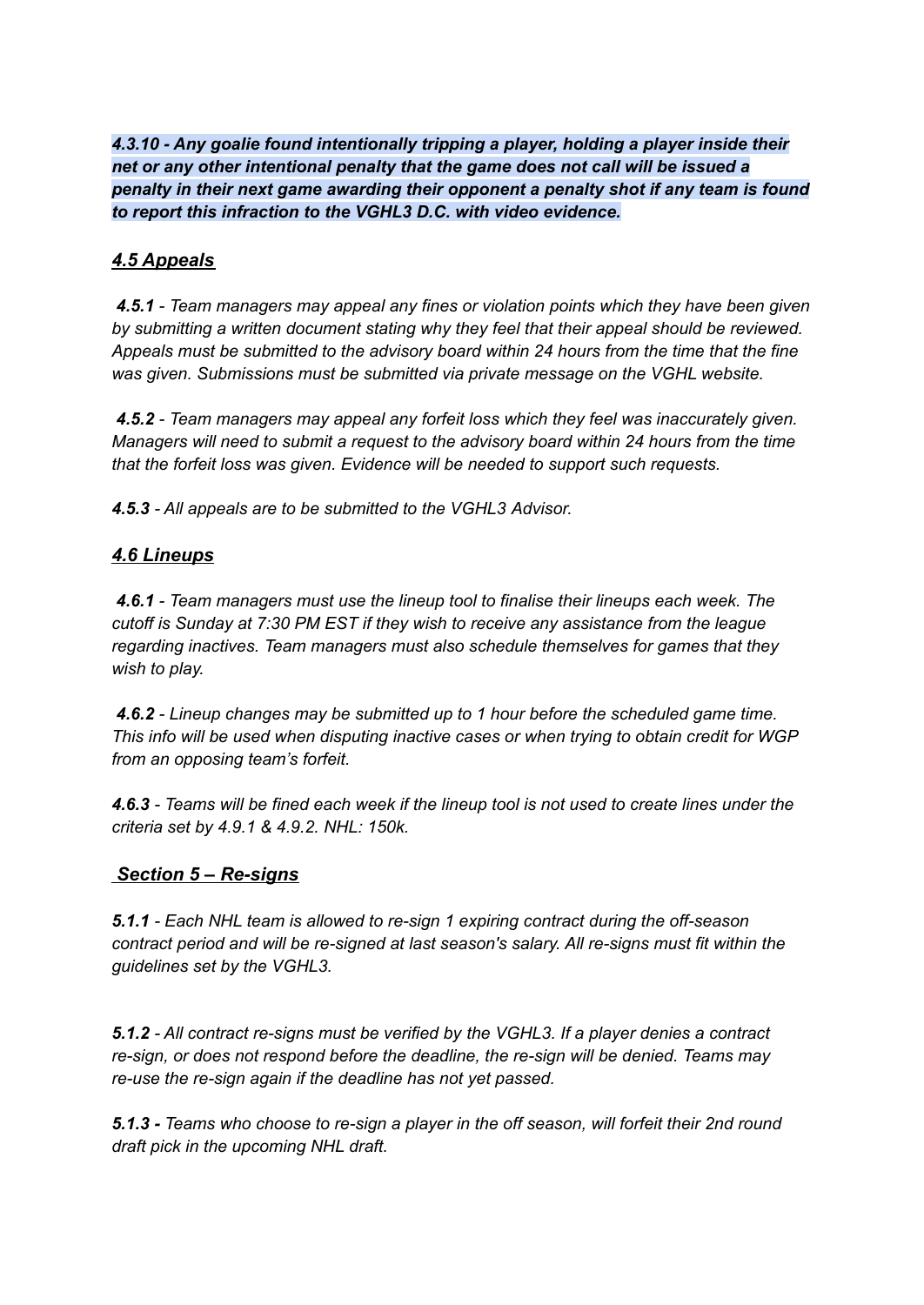*5.1.4 - Players have 48 hours after the off-season contract deadline to accept their offer. Players have the right to refuse contract re-signs.*

# *5.2 Buyouts*

*5.2.1 - If an NHL Team wishes to buyout a player that player will be released into free agency and will be randomly assigned to a new team.*

*5.2.2 - Owners can remove their captain from management but are required to demote them to the main roster. All Captains that are bought out after being demoted to the main roster are placed into free agency and randomly assigned to a new team. NHL Captains can only be bought out before the Trade Deadline. Owners and captains salaries will be reduced to \$2.5 million after being demoted. Under emergency circumstances captains can be demoted only once after the deadline so long as it has been approved by the VGHL3 Transactions Department.*

#### *Section 6 – Salary Cap 6.1*

*6.1.1 - NHL teams will be allowed to go over or under the salary cap limit only during transaction office hours (4-8pm Est) and must be cap compliant by official game time. This includes the playoffs. If teams play official league games while over the cap these games will result in a forfeit loss.*

*6.1.2 - NHL teams will have a total of \$32.5 Million in cap space.*

*6.1.3 - For season 4 of the VGHL3 the owner value will be set at \$4.5 million, and captains will stay at \$3.5 million. These salaries will count towards the total cap for the VGHL3.*

*6.1.4 - The NHL minimum player salary is 500k.*

*6.1.5 - Playoff teams that exceed the salary cap must adjust their rosters to adhere to all salary and roster guidelines once the regular season has ended before advancing to the playoffs. If an owner is unable to adjust their roster, a league advisor or commissioner will present them with a plan of action that must be followed. Owners will be expected to have all changes submitted to the advisor or commissioner by the opening of the next office day for approval. Any owners refusing to adjust their rosters will be removed before the start of the playoffs. A commissioner will then make all necessary adjustments.*

*6.1.6 - Playoff teams who go over the cap during the playoffs due to inactive claims and call ups will be presented with an action plan from the VGHL3 staff on how to fix and proceed with their roster before the next official game day.*

*6.1.7 - If any franchise names a replacement owner at any time during the season, ECU's and fine totals are subject to review and adjustment by the commissioners.*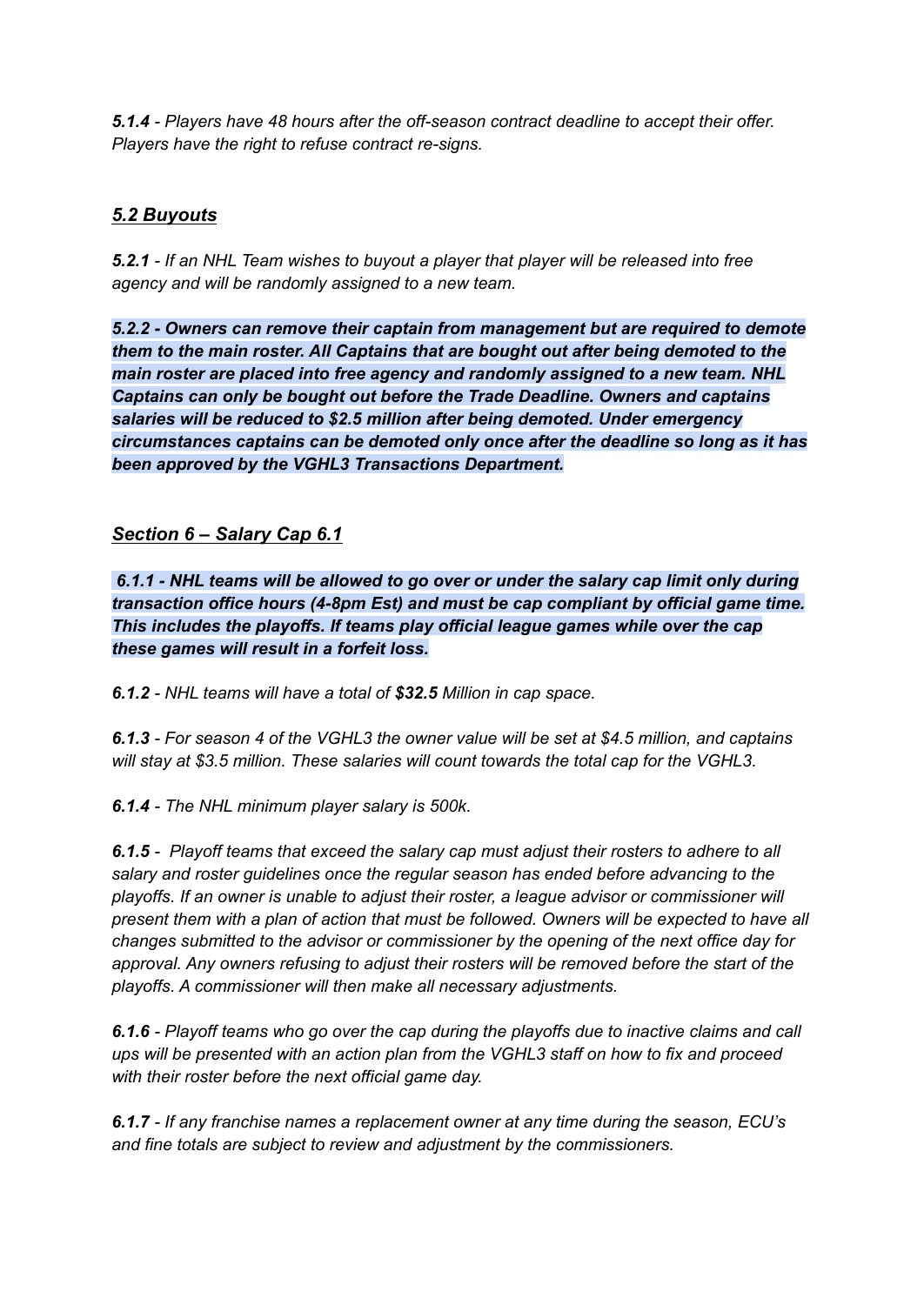*6.1.8 - All Rosters and salaries must stay within the guidelines of the VGHL3.*

*6.1.10 - All practice roster players including in-season sign ups are eligible for full time call* up and will be given a contract worth \$2.5 million once they have been called up to the main *roster unless they are replacing a blacklisted player. Refer to rule 12.3.11*

6.1.11 - All rosters must stay at the set limit of 10 for the NHL. If you drop someone you must *call a player up.*

# *Section 7 - Injured reserve*

*7.1.1- Teams may place a player on Injured reserve if absolutely needed with valid proof for a minimum and maximum of 7 days and may not have the player on IR for consecutive weeks.*

*7.1.1.5 - Players who submit valid proof that is confirmed by VGHL3 staff may under special circumstances be placed on IR for 2 consecutive weeks if approved by the VGHL3 staff. Be aware doing this uses up both IRs allowed for this player for the season.*

#### *7.1.2 - Valid Proof:*

*Site PM or non edited discord shot from player to manager before Sunday 4pm est when availability is due. VGHL3 Staff will check in with said player and confirm the reasoning for IR. Teams found abusing the IR for any means will result in a fine of 250k and subsequent punishment issued by the VGHL3 staff.*

*7.1.2 - Teams may only IR the same player twice in a season including playoffs.*

*7.1.3 - Players placed on the IR will still count towards the roster limit and teams salary cap, and shall only be replaced with an ECU for their games and not a main roster player. No call ups will be permitted to replace any players on the IR.*

#### *Section 8.1 Emergency Call-Ups*

*8.1.1 - Emergency Call-Ups must be announced in the Manager Control Panel. There are no salary, roster, or position restrictions on Emergency Call Ups. Emergency Call-Ups will be listed on My Virtual Gaming as ECU or you may put the player's PSN so that their stats are recorded. Put this in the player roster with ALL THEIR STATS. Managers must then list the PSN of the player used in the Game Comments Box if they choose to list the player as ECU.*

*8.1.2 - Each NHL Team may use a maximum of eight ECUs per week. Teams may only use up to two ECUs in one game. Each practice roster player may only play a maximum of eight ECU games per season, per team including playoffs and then will need to be called up. All ECU's must be made from the NHL team's practice roster. Note: all Practice roster players are eligible for full time call up.*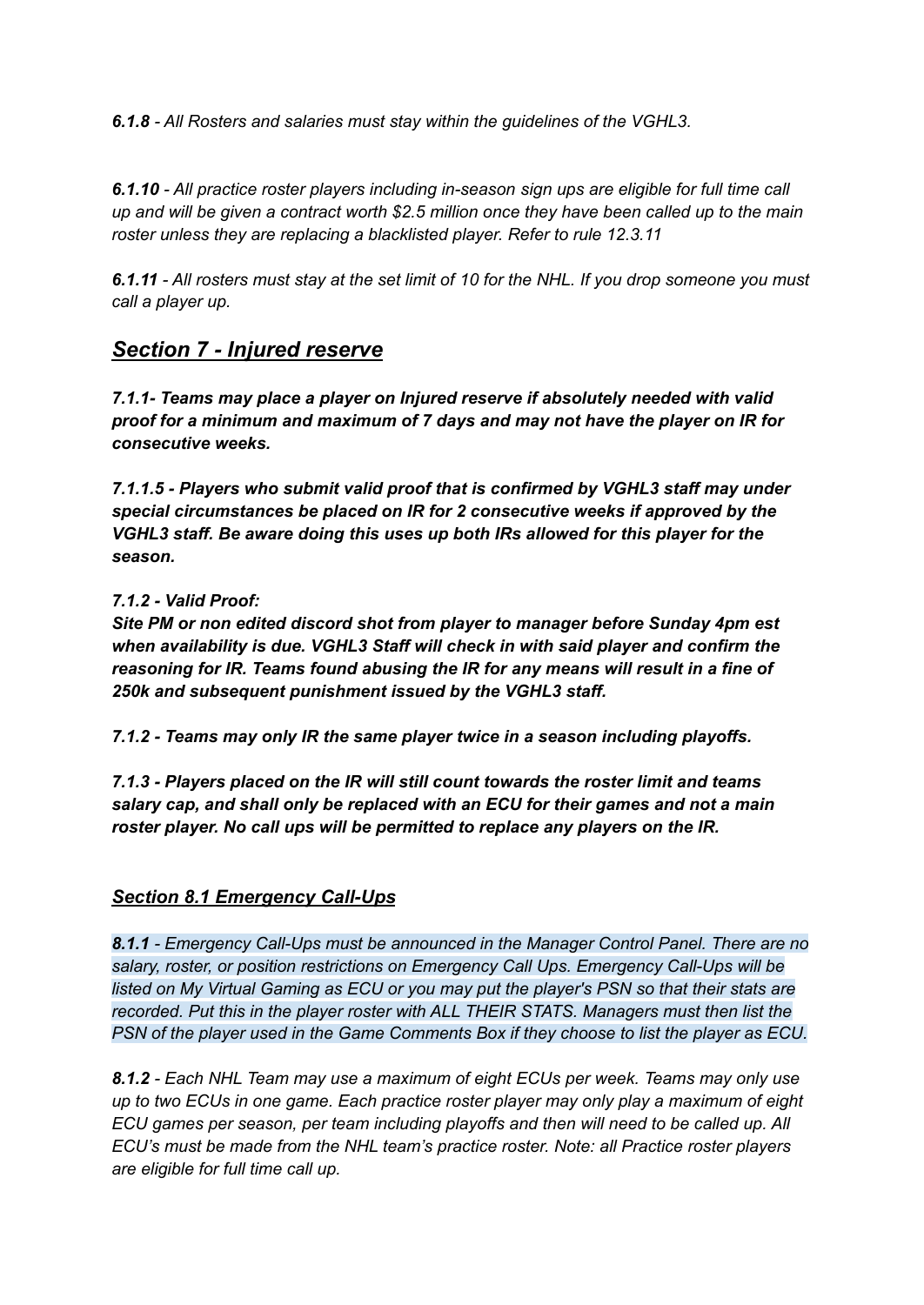*8.1.3 - Management needs to post ECU's in the Manager Control Panel within 12 hours of the scheduled game time for which the player was used or the team will be fined 150k towards their salary cap.*

*8.1.4 - Illegal use of an ECU in a game will result in a forfeit for an illegal roster.*

## *Section 9 Draft Procedures*

#### *9.1 General*

*9.1.1 - All drafting will be done on the MVG website and VGHL3 discord draft channel. If a player you want to draft is missing from the eligible draft list and is registered for the VGHL3, then let a VGHL3 staff member know so he or she can add the player for you.*

*9.1.2 - At the end of the pre-season drafting period any team that does not meet the minimum player roster requirement will be under review by the league commissioners.*

*9.1.3 - Teams may trade up or down in the draft on draft day but must have their deal completed and accepted in a timely fashion. If the deal isn't posted and accepted within the 1:30 allowed draft time the deal will not be processed.*

## *9.2 NHL Entry Draft*

*9.2.1 - Each NHL team in the VGHL3 will be given 8 draft picks each season for their main roster for rounds 1-8.*

*For season 4 each team will draft 8 players to their main roster. Unless other circumstances apply.*

#### *Minimum Salary per Draft Selection:*

*RD 1 - 6.0m RD 2 - 5.0m RD 3 - 4.0m RD 4 - 3.0m RD 5 - 2.0m RD 6 - 1.5m RD 7 - 1.0m RD 8 - 500k*

*Total cap used (including MGT.): 31/32.5 Total cap left: 1.5 mill*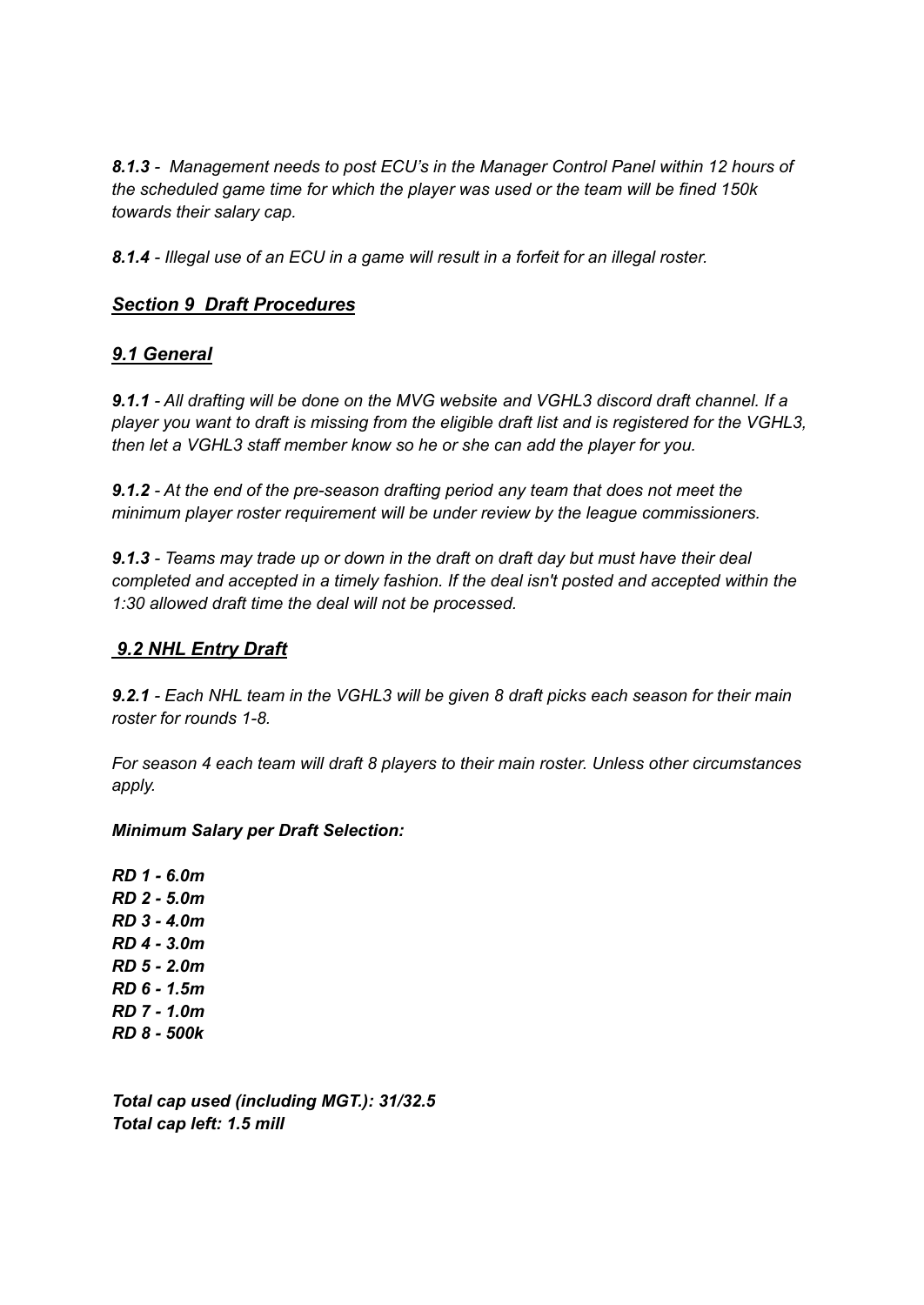*9.2.5 - NHL Entry Draft selections will be based on the standings of the previous season. Draft selection will be determined by a weighted lottery selection.*

*9.2.6 - Team Owners are allowed to opt out of the draft. Any team that does not have a representative present for the draft will be skipped, and will not receive a draft pick.*

*9.2.7 - All drafted players selected from the NHL Draft are eligible to receive an extension to their draft contract during the off-season contract negotiation period during the next off season. Drafted players are eligible for a re-sign at their current season 3 salary.*

*9.2.8 - Teams may only carry a maximum of 3 total draft picks during the season (Rounds 1-3). All remaining picks are handed out on draft day*

*9.2.9 - The VGHL3 trade office will open during the VGH3L Entry Draft and will close the day after the draft @ 10:00am est.*

9.2.10 - Teams who have multiple picks in a round may skip a pick in any round for a later *round pick at the end of the draft to ensure their roster is cap compliant.*

#### *Section 10 – Blacklist*

*10.1.0 - Receiving a BLACKLIST 3 or BAN in any VGHL league may apply across all VGHL leagues.*

*10.1.1 - Players that do not finish out the term of their contract, break rules repeatedly, do not report to the team that has signed them, or members that the VGHL3 deem to be insubordinate will be placed on the appropriate Blacklist.*

*10.1.2 - All Blacklisted players will lose their VGHL3 status and must return as FA once they are eligible to play if they wish to continue.*

*10.1.3 - Players who receive a BL3 during the regular season will have to sit out the remainder of that season plus the next full season before being eligible to appeal. Players* who receive a BL3 after the regular season will have to sit out a minimum of two full seasons *before being eligible for an appeal. Players who have been blacklisted more than once will automatically receive BL3 status. The VGHL3 reserves the right to give a player BL3 status at any time for violating any of the VGHL3 rules and guidelines.*

*10.1.4 - Players Blacklisted before the trade deadline on a 1 season contract will receive BL1 status and are not allowed to continue to play in the season that they are blacklisted in. Players Blacklisted before the trade deadline on a 2 season contract or players Blacklisted after the trade deadline will receive BL2 status and must miss the remainder of the season in which they were blacklisted along with the following season.*

*10.1.5 - Repeat offenders and certain members deemed unworthy will receive a BAN status and will not be allowed to return to the VGHL3.*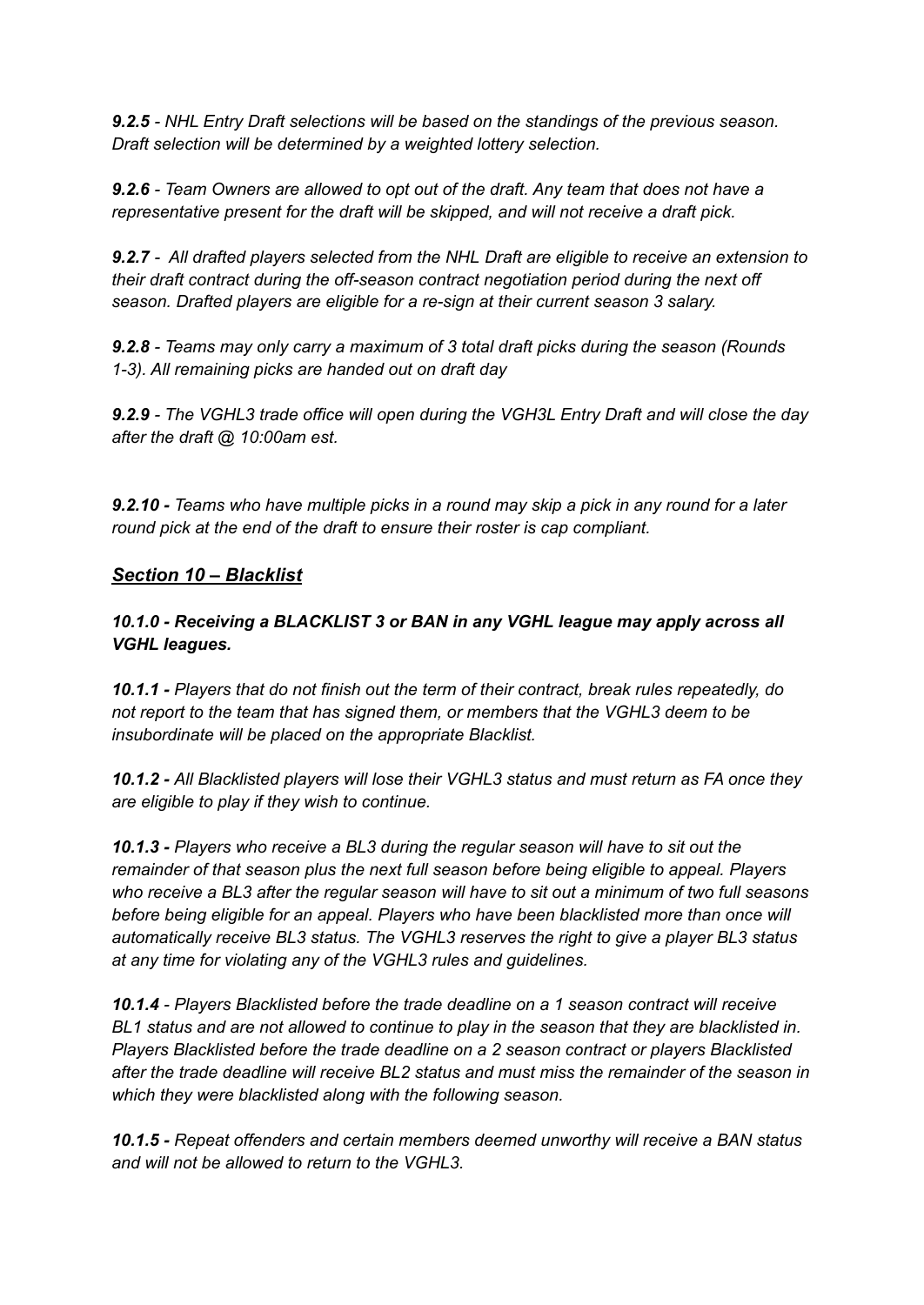*10.1.6 - NHL Management that quits will receive a BL3 status.*

10.1.7 - The VGHL3 may hold a vote to change a player's status to BL1, BL2, BL3 or BAN at *any time if said player has acted in any way which violates our code of conduct and/or our rules.*

*10.1.8 - Acceptable proof required to report player quits will consist of a screenshot from the site, psn message or a non edited discord screenshot from player to team owner or captain.*

#### *Section 11 – Transaction Schedule, Trades & All league Transactions*

*11.1.1 - Transactions may be processed outside of office hours if the transactions team has the opportunity to do so, otherwise they will be processed during office hours which are between 4:00 PM - 8:00 PM EST on league nights. (Tuesday, Friday, and Saturday).*

*11.1.2 - The Office is closed Sunday / Monday / Wednesdays / Thursdays*

*11.1.3 - The Trade deadline will be posted on each season's Timeline. The deadlines will occur approximately at the halfway point of the season.*

*11.1,4 - Trades are not allowed after the Trade Deadline until the Trade Office Opens in the Off-Season.*

*11.1.5 - No trades will be processed during "Off Hours''.*

*11.1.6 - The VGHL3 trade office will open during the VGHL NHL Entry draft and it will close once the draft has ended and reopen on the first day of the regular season.*

*11.1.7 - Only draft picks from the current season may be traded. (ex. Current season is season 4, only season 5 draft picks may be traded during the season.)*

*11.1.8 - Any trade agreement occurring on the first game night of the VGHL3 week involving players who did not submit availability by the Sunday at 4:00 PM EST deadline as stated in rule 3.5.1 will be rejected unless both parties agree and post confirming as such.*

*11.1.9 - The VGHL3 office will open for the regular season during the first week of the regular season.*

*11.1.10 - Practice roster players are eligible to be traded.*

*11.1.11 - Teams are allowed to trade draft picks. No team may exceed 3 draft picks from one season. Any deal involving a pick must have a pick coming back. Teams also may only carry 1 first round pick. (Rounds 1-3)*

*11.1.12 - Teams may trade roster and practice roster players for roster and practice roster players, along with call ups and drops as long as all MAIN rosters are roster and salary cap*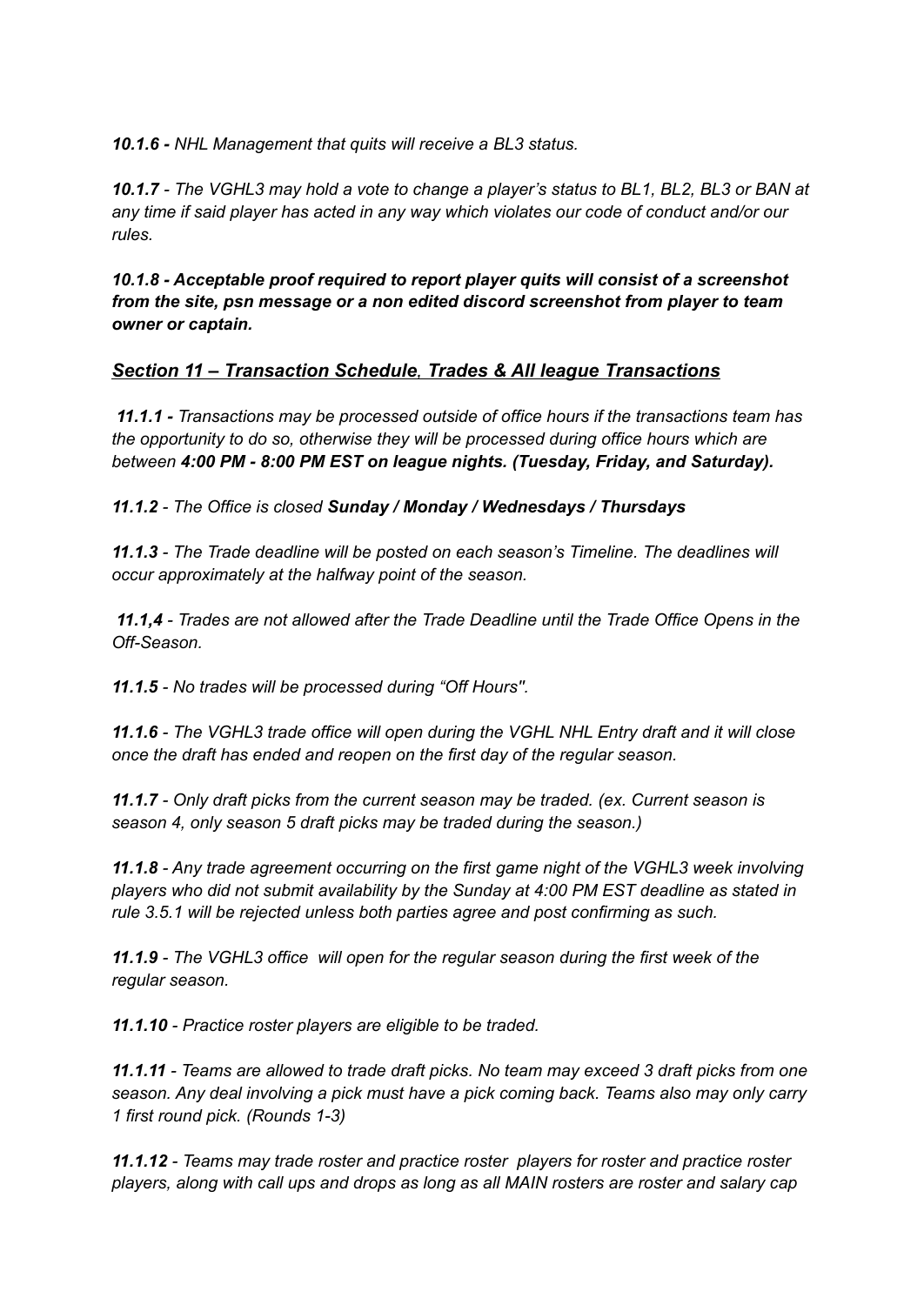*compliant by the end of office hours so teams are eligible to play by game time. 10 Main roster players at all times.*

*11.1.13 - All trades are subject to review by the VGHL3 Commissioner and if deemed to be detrimental to the competitive balance of the league, the trade will be declined and not be processed by the VGHL3 Transactions Department. All trades are open to appeal to the VGHL3 Advisor.*

*11.1.14 - In-season assignments called up to the main roster must play 2 games before being traded or dropped. Players signed up pre bidding are not required to play 2 games before being traded or dropped. They may be moved at any time.*

#### *12.3 Free Agency , Drops, Call ups Section*

*12.3.1 - NHL Free Agents will be drafted every season, the draft will consist of 8 rounds for the main roster.*

*12.3.2 - VGHL3 teams will be randomly assigned a practice roster from the remaining undrafted free agents and in-season sign ups.*

*12.3.3 - Practice roster players can be promoted to the regular roster until the end of the trade deadline*

*12.3.4 - In-season sign ups can still be promoted to the regular roster until the end of the trade deadline, if not called up by the deadline they will only be eligible for ECU purposes.*

*12.3.5 - Teams may only call up players from the practice roster full time after the trade deadline to fix roster issues due to blacklists or bans.*

*12.3.6 - Promoted players cannot be dropped back down to the practice roster. Once promoted, they can only be released by being dropped or traded. If dropped, they become a free agent and auto assigned to a new team.*

*12.3.7 - Teams can buy out their captains and demote them to the main roster while promoting a new captain from their main roster to replace the one being demoted.*

*12.3.8 - All remaining Pre Season Free Agents that went undrafted will be automatically assigned to a roster.*

*12.3.9 - Players on the main roster may NOT be sent to the practice roster during the regular season. Once a player is dropped they will become a FREE AGENT and auto assigned to a new team. They can not be auto assigned to their former team.*

*12.3.10 - Teams may only drop a maximum of 3 players per week.*

*12.3.11 - Teams may only call up a maximum of 3 players per week.*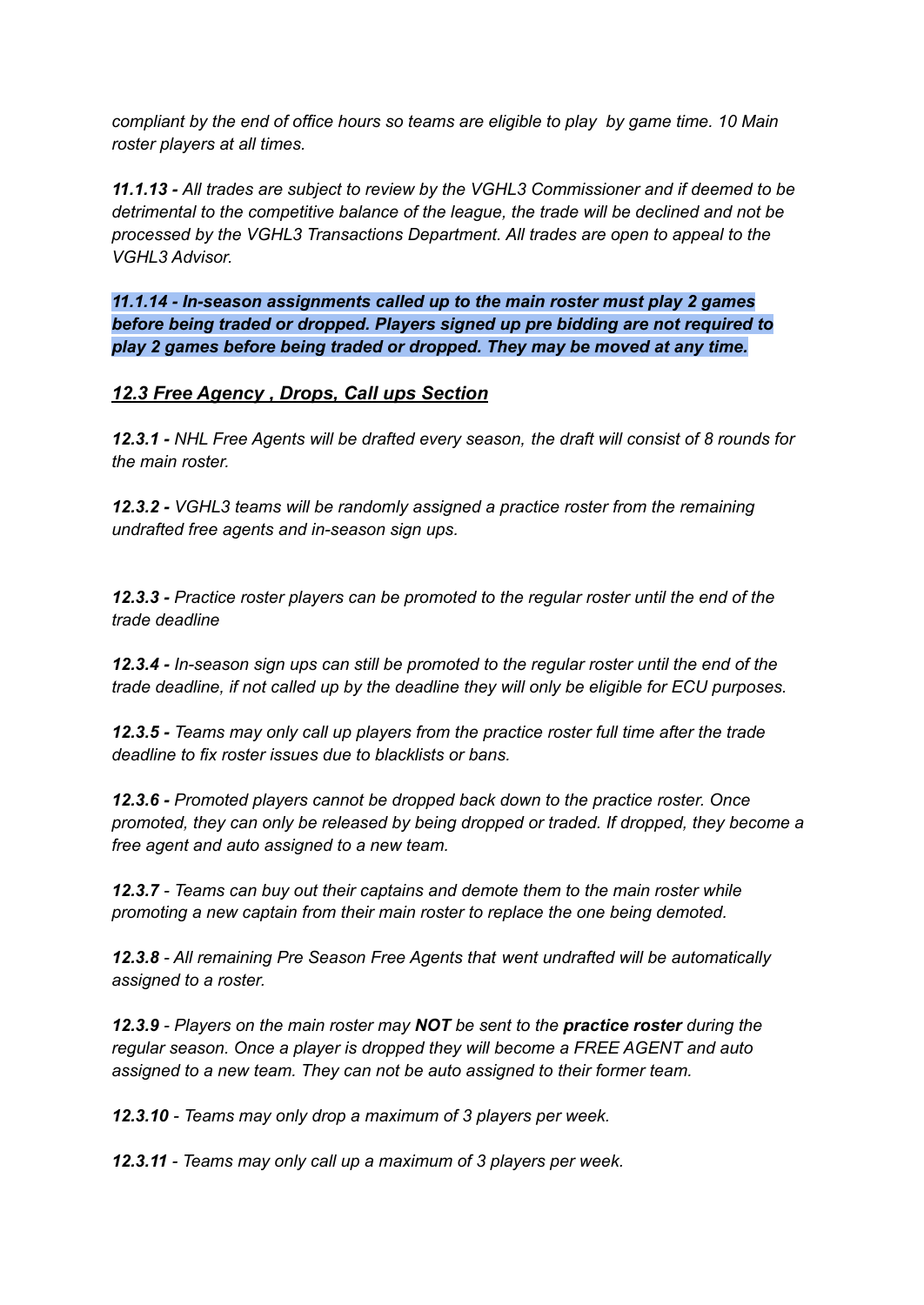*12.3.12 - All players will be eligible for full time call up from the Practice roster after being randomly assigned.*

*12.3.13 - Regular in-season full time call ups will be set at \$2.5M, unless they are replacing a blacklisted player. In the case of replacing a blacklisted player the promoted player's contract will match the blacklisted player's salary if the value is less than \$2.5M. If the blacklisted player's contract value is greater than, or equal to \$2.5M, the contract will be set at \$2.5M.*

*12.3.14 - There are no waivers.*

*12.3.15 - Free Agent Random assignments will happen every game night during VGHL3 office hours so long as there is a correct minimum to allow proper and balanced assignments.*

*12.3.16 - Players dropped from the main roster will have their salary adjusted once they hit free agency and may only reach a maximum of 2.5 million if and when they are called up to a main roster again during the season.*

*12.3.17 - Teams will get a 48 hour deadline to post a call up to replace a blacklisted player on their main roster. Failure to do so could result in suspensions, forfeits or further discipline from the VGHL3 staff.*

#### *12.4 Contracts*

*12.4.1 - Every drafted player in the VGHL3 receives a 1 Way Contract.*

*12.4.2 - Contract re-signs are to be done during the Off-Season Contract Period and you may only resign 1 player from the main roster. Practice squad players are ineligible to be resigned.*

*12.4.3 - All contract extensions must be given out by the contract extension negotiation period deadline in the off season.*

*12.4.4 - Randomly assigned players will only receive a salary and contract if they have been* called up full time by the team who has acquired their rights. Once an RA has received a full *time call up they will receive a 1 way contract worth \$2.5 million.*

*Section 13 – Playoff Section*

*13.1.1 - 3 division leaders from each conference and two wildcard spots per conference will make up playoffs for season 3. (Top 16/20)*

*Format: 3+3+2=8*

*3 Div.*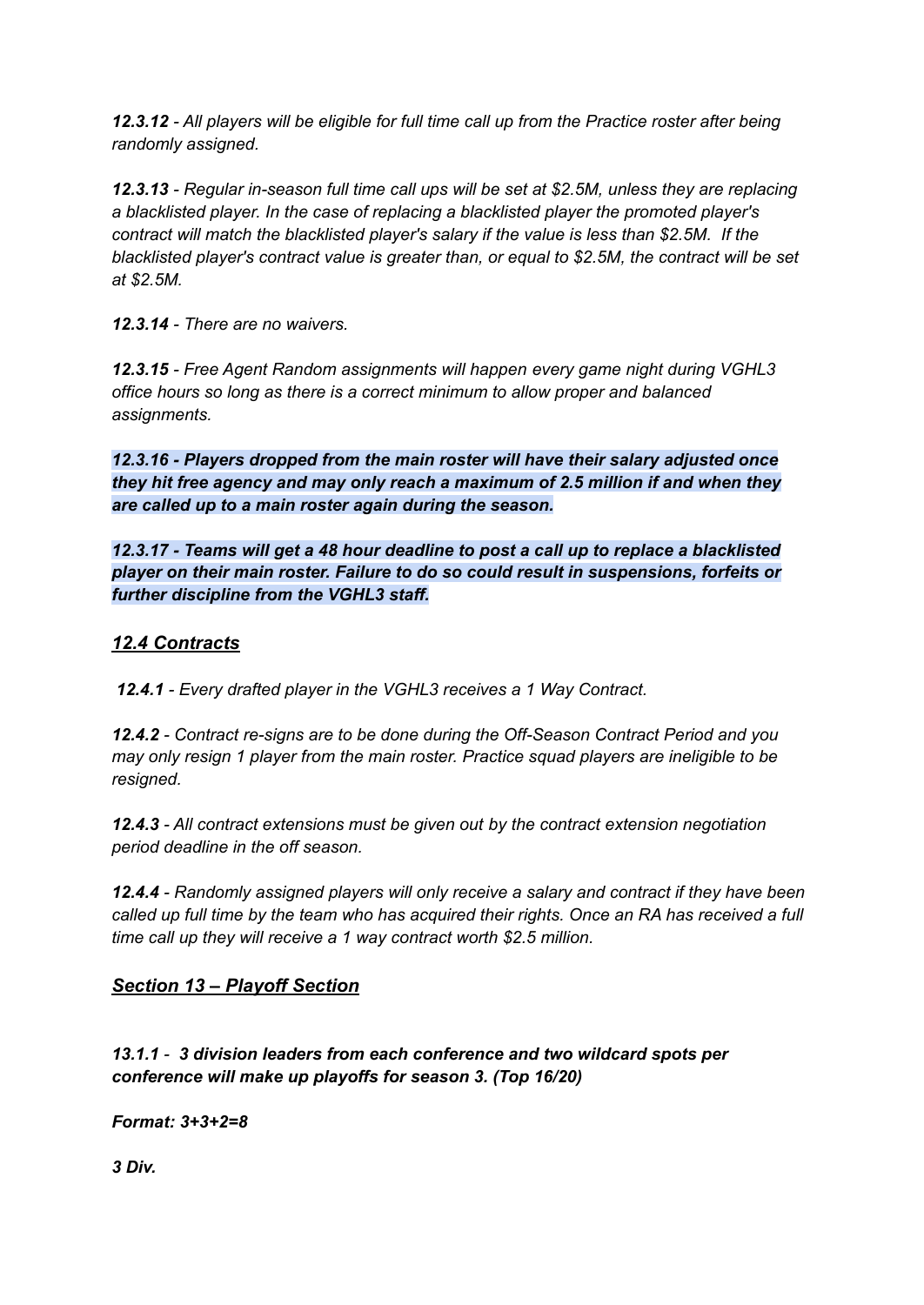*3 Div. 2 Conf. WC*

*13.1.2 - Each series will consist of a best of 7 series that will last one league week.*

*13.1.3 - Tie breaker procedures are as followed:*

- *1. Wins*
- *2. Games Played*
- *3. Season series*
- *4. Goal differential*
- *5. Goals for*

*\*Please note: Ties will not be broken past wins until the season ends.*

*13.1.4 - Home Ice is determined by Regular Season records.*

#### *13.1.5 - Playoff schedule will be as follows:*

*Tuesday games 1-2 (8:50 & 9:25 PM Est) Friday games 3-4 (8:50 & 9:25 PM Est) Saturday games 5-6-7\* (8:50, 9:25 , 10:00\* PM Est)*

#### *\* If needed*

*13.1.6 - If teams decide to play more games in one night than originally scheduled, the series will advance accordingly and the next official time will become the next game in the series.*

#### *13.2 Playoff Specific Rules*

#### *13.2.1 - All NHL teams will receive 0 reschedules per round.*

*13.2.2 - The playoff game server selection will be put to ANY for the playoffs giving the server a mutual selection. If teams back out due to not liking the server pulled that team will concede a penalty shot to start the game.*

*13.2.3 - Playoff games must stay within the official league schedule, playing games outside of the official league schedule will result in no official help from the league and forfeits. Teams may only play outside the official league schedule with approval from the VGHL3 Commissioner.*

*13.2.4 - Forfeited games will still count as a game played for the winning team as long as the guidelines follow the same criteria as a regular season game.*

*13.2.5 - Teams may not call up players during the playoffs from their practice roster.*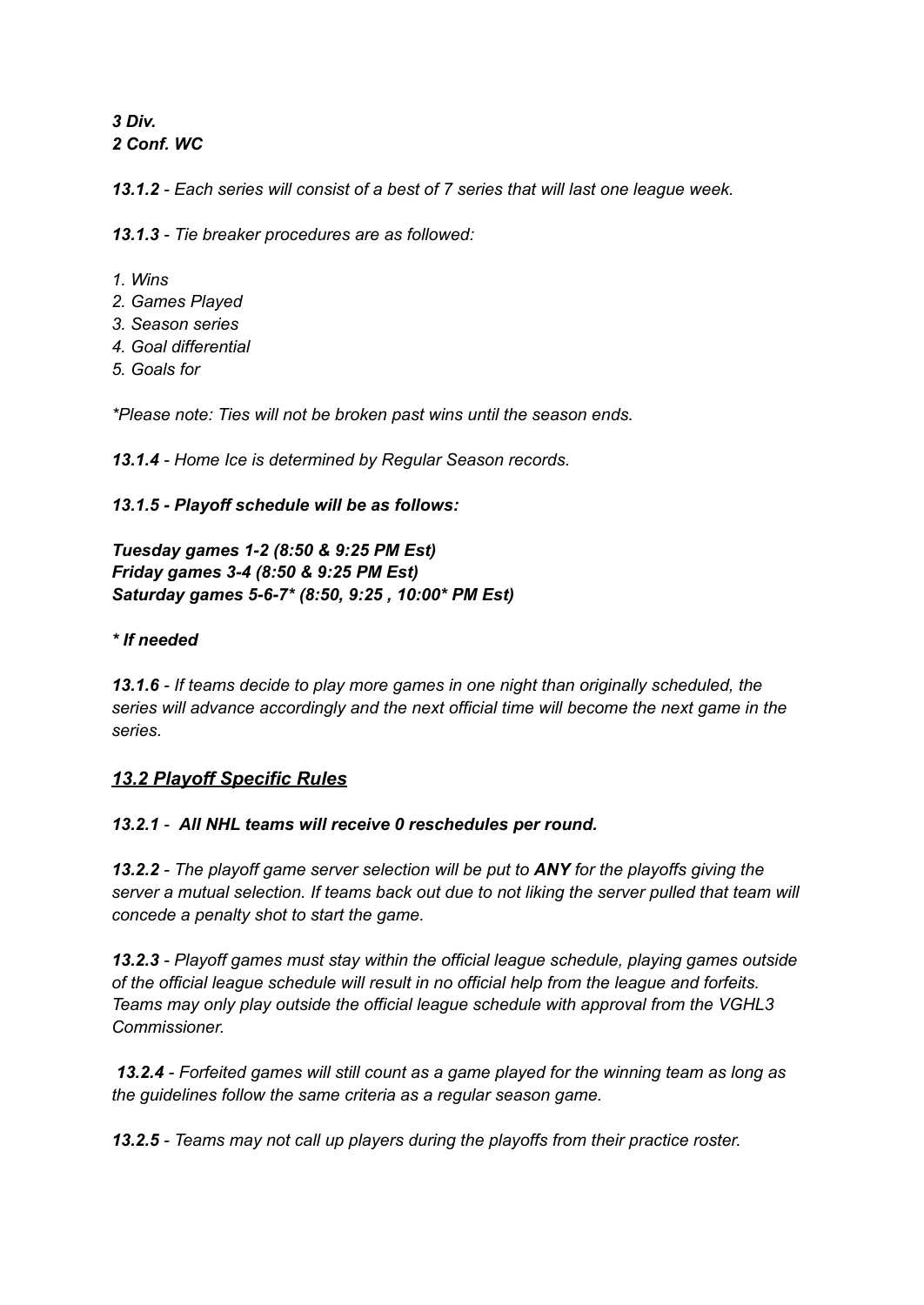*13.2.6 - NHL teams may use up to 2 emergency call ups per playoff round from their practice roster. Emergency call ups will not affect a team's salary cap or roster space. Emergency call ups may be made at any time.*

*13.2.7 - A minimum of 8 DIFFERENT main roster players including MGT, must play at least* 1 game by the end of the 4th game of the series. In emergency cases only, 1 ecu may be *used to fill in and count towards the 8 different players the other 7 players must come from the main roster, you can not use more than 1 ECU towards the minimum of 8. If 8 different players have not played 1 game and the 4th game is played then that game will be forfeited. Teams will continue to forfeit subsequent games until these requirements are met.*

*13.2.8 - During the Playoffs transactions may not be done unless in an emergency situation. Staff will approach team management with an action plan.*

*13.2.9 - VGHL3 Home teams during the playoffs must stream games. This will be mandatory. Failure to stream as the home team will result in a 100k fine for each game not streamed.*

*13.2.10 - Stats during playoffs need to be done immediately after each game to avoid disruption to the API as the API picks up the last game as you are playing the same team in a 7 game series. Failure to do so will result in a 150k fine towards the team's salary cap.*

## *13.3.0 - Playoff Availability*

*13.3.1 - NHL teams must have their players submit their availability on the site or with VGHL3 official backup format by Sunday each week @ 4:00pm est. Teams will be provided with official league sheets to submit to VGHL3 staff for alternative options if the site availability isn't available. Furthermore team managers may submit non edited discord screenshots of their lineups posted in their team discord from their lineup channel before official game times as well as showing the player being informed he was scheduled for said games. This will void the team of any penalties resulting from a player's actions.*

#### *Section 14 - All Star Game Format & Criteria*

*14.1.0 - The all star game weekend will consist of 4 teams from around the league, with teams of 7 man rosters for a total of 28 players participating. (4 main starters with 3 subs)*

*14.1.1 - Teams from each conference will play a 1 game knockout to advance to the final to face off against the winner of the opposing conference*

*14.1.2 - The rosters for all four teams will be selected by the VGHL3 All Star Game committee*

*14.1.3 - The final will be a best of 5 series*

*14.1.5 - Regular VGHL3 Rules will apply in regards to gameplay rules and formats*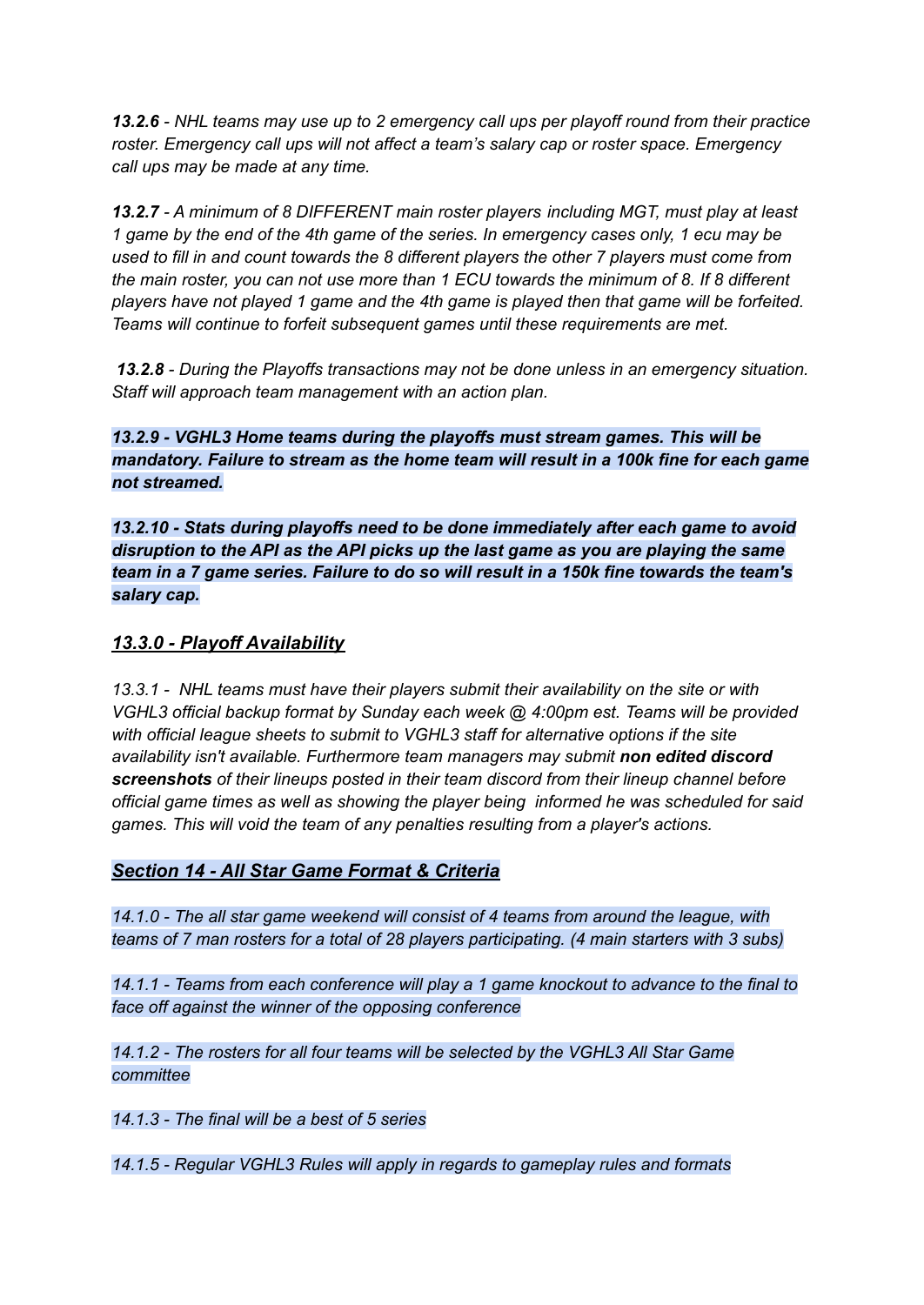#### *All Star Game Criteria*

*1 player for each team will be selected as team captain.*

*-GP (min. 20 games) -Stats*

#### *14.1.6 - All star game schedule*

- *- Single elimination knockout games: September 30th, 2022*
- *- Final: October 1st, 2022*

*14.1.7 - All star prizes will consist of a \$500.00 CAD prize and 4 custom made special edition VGHL3 all star jerseys*

#### *Section 15 – NHL Owner Selection Process*

*15.1.0 - Order of Operations*

*15.1.1 - The NHL owner selection process is as follows:*

#### *For any season of the VGHL3, The VGHL3 staff will conduct and hold interviews for potential new and returning owners each off season*

i. Current Owner who wants to stay and is voted by staff to return may keep his or her team.

*ii. Current NHL Captain who wants ownership and is approved by staff for ownership.*

*a. Candidates must go into the ranking system.*

*b. If the current owner is leaving, the approved Captain gets the choice to take over the current team as the new owner.*

*c. If the current owner is staying, OR the approved captain doesn't want the current team in the event that the existing owner is not returning, the approved captain gets placed into the candidate ranking order for team selections with 0 team priorities.*

*ii. All remaining eligible candidates will be placed into ranking order. If they make the cut of top candidates for available teams, they will be placed in ranking order for team selections with 0 team priorities.*

*iii. Anyone may apply to enter the candidate list for NHL ownership. If the person does not have valid VGHL3 or VGHL management experience, he or she must provide a reference of good standing in the community (i.e. NHL Owner, Commissioner, other Staff Member), and undergo a phone interview over discord with a member of the advisory board.*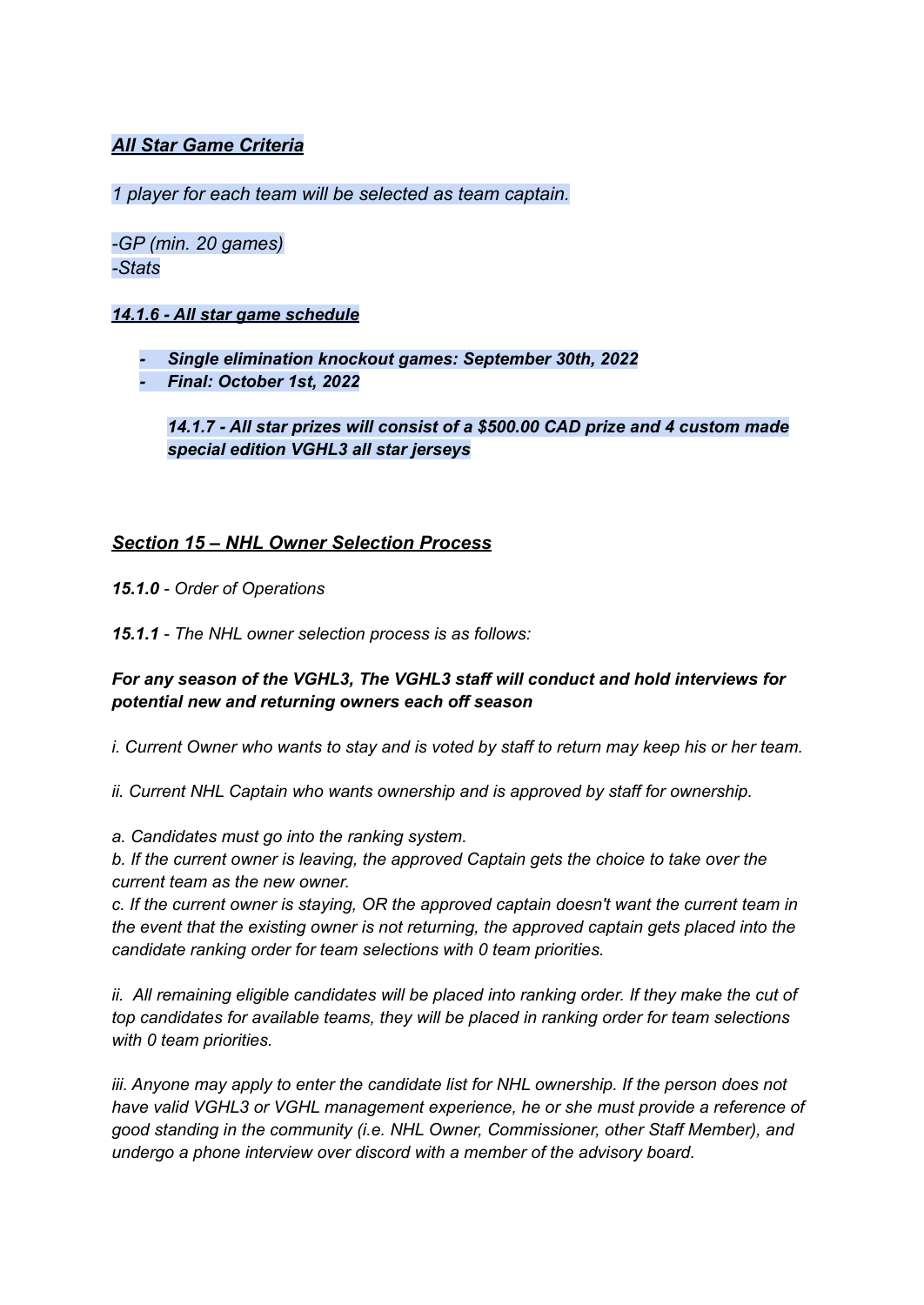*15.1.2 - Staff Department Heads are eligible for management given they are not involved in any staff related issues regarding their Franchise to avoid any conflict of interest.*

*15.1.3 - New owners may choose to retain all NHL team and draft assets, or wipe all assets from the franchise and start from nothing during the team selection process. New owners may be eligible to remove all fines carried over by prior management during this stage. Owners with zero affiliation to prior management will be granted 100% removal of fines. Owners who were affiliated with the prior management team will be eligible for fine removal at the discretion of the league commissioners.*

# *VGHL3 Staff Structure & Duties*

*The VGHL3 CEO and Commissioner along with the Deputy Commissioner will oversee all departments and decisions.*

*VGHL3 Owner/Commissioner: Budz*

*VGHL3 Deputy Commissioner: DTurp*

*Team owners, captains, league players and members shall go to the proper channels of staff to have their concerns addressed and not directly to the league commissioners. Staff after being informed and reviewing the concerts they will decide then if league commissioners are needed for assistance. important decisions.*

# *The Transactions Department (Department Head: DTurp )*

*-Trades -Waivers -Practice roster drops -Practice roster promotions -Random Assignments (VGHL3 Commissioner) -Off season resigns -Manager Buyouts/Demotions*

# *The Discipline Committee (Department Head: playboicentresg- )*

*-Weekly game limits -Blacklists & Bans -Infraction reports and decisions -Availability -Weekly Lineups - Stats overlook -Handling of fines -ECU tracking - Salary & Roster compliance*

# *The Players Association (Department Head: Budz)*

*-Inactive Claims*